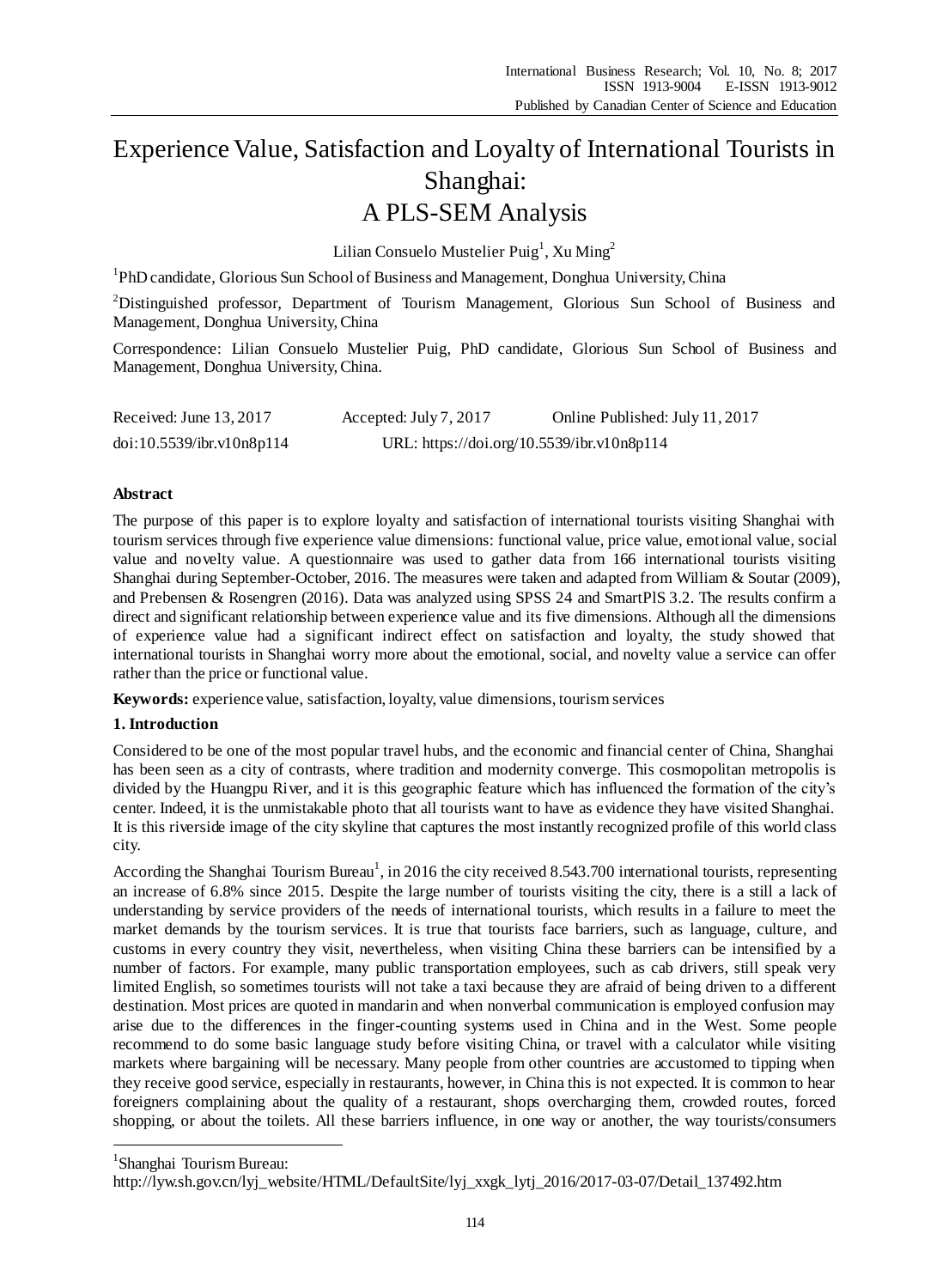value their experiences, as well as their feelings of satisfaction and loyalty towards the place visited.

Despite all of the complaints international tourists may have regarding tourism services when visiting the city, when they leave Shanghai will they desire to return? Knowing that bad service can lead to a bad experience and dissatisfaction, and taking into consideration that the overall experience can be viewed as the sum of those interactions that visitors will have with service providers. The following research questions will be used to examine the overall experience of visitors and determine their likelihood of returning to Shanghai:

RQ1: What international tourists really value when visiting Shanghai?

RQ2: With which tourism services (public transportation, attractions, and dining) are visitors most satisfied?

RQ3: Are international tourists willing to recommend the city's tourism services?

## **2. Literature Review**

#### *2.1 Experience Value and Its Dimensions*

Experience has constituted an important notion in both research and practice (Uriely, 2005), and much has been said about it, for example, Pine & Gilmore (1999) state that experiences are events that engage individuals in a personal way and derive from the individual's prior state of mind and being. In addition, Prebensen et al. (2013) assert that experience value is comprised of the benefits the tourist perceives from a journey to and stay at a destination.

However, when authors refer to experience value, they usually choose to rely on one of the two main concepts of value dimensions, whether the typology of value posited by Holbrook (1999), or the one developed by Sheth et al. (1991) who define five dimensions which have been widely studied within the marketing literature. Sheth et al. outline the powerful tool of using these dimensions (functional, emotional, epistemic, conditional and novelty value) while analyzing the consumer. The authors describe:

- functional value as the perceived utility acquired by an alternative as the result of its ability to perform its functional, utilitarian, or physical purposes (p. 18) that can be measured based on the product attributes or the physical benefits and problems.
- social value as the perceived utility acquired by an alternative as a result of its association with one or more specific social groups (p. 19).
- emotional value is the highest statistically significant dimension in empirical studies related to experience and satisfaction. It is derived from feelings or affective states.
- price value is he utility derived from the product due to the reduction of its perceived short-term and longer term costs (Sweeney & Soutar, 2001, p. 211).
- novelty value, also called by Sheth et al. as epistemic value, emerges when an alternative provides novelty, arouse curiosity, and/or satisfy knowledge-seeking aspirations (p. 62).

Some authors as Sweeney and Soutar (2001), based on Sheth's work, create a multiple item scale, called PERVAL which includes: emotional, social, and functional value which is comprised of price/ratio and performance quality. Further, Sánchez et al. (2006) developed GLOVAL, a multiple item measure which covers the three underlying categories of perceived value that have remained constant throughout their research: functional value, emotional value and social value (Boksberger & Melsen, 2011). The authors have linked the experience value dimensions to constructs as satisfaction and loyalty, demonstrating their interrelation.

#### *2.2 Experience Value on Loyalty*

The literature has proved that customers are loyal to a company as long as it offers them superior value compared to its competitors (Khalifa, 2004). However, only few studies address directly the idea that value, and therefore experience value, has a positive and critical impact in enhancing customer loyalty (e.g. Badgett et al., 2007; Koenig-Lewis and Palmer, 2008; Musa et al., 2013; Klaus and Maklan, 2013). Most of the time loyalty has been measured through satisfaction, and only if a customer highly satisfied will they turn into a loyal customer. However, Reichheld (2003) affirms that loyal customers will recommend a company to their friends, family, and colleagues. This recommendation is one of the best indicators of loyalty because of the customer's risk of reputation. This customer's willingness to recommend to a friend results from how well the customer is treated by frontline employees, which in turn is affected by all the functional areas that contribute to the customer's experience. Hence, we hypothesize that:

H1. Experience Value has a direct effect on Loyalty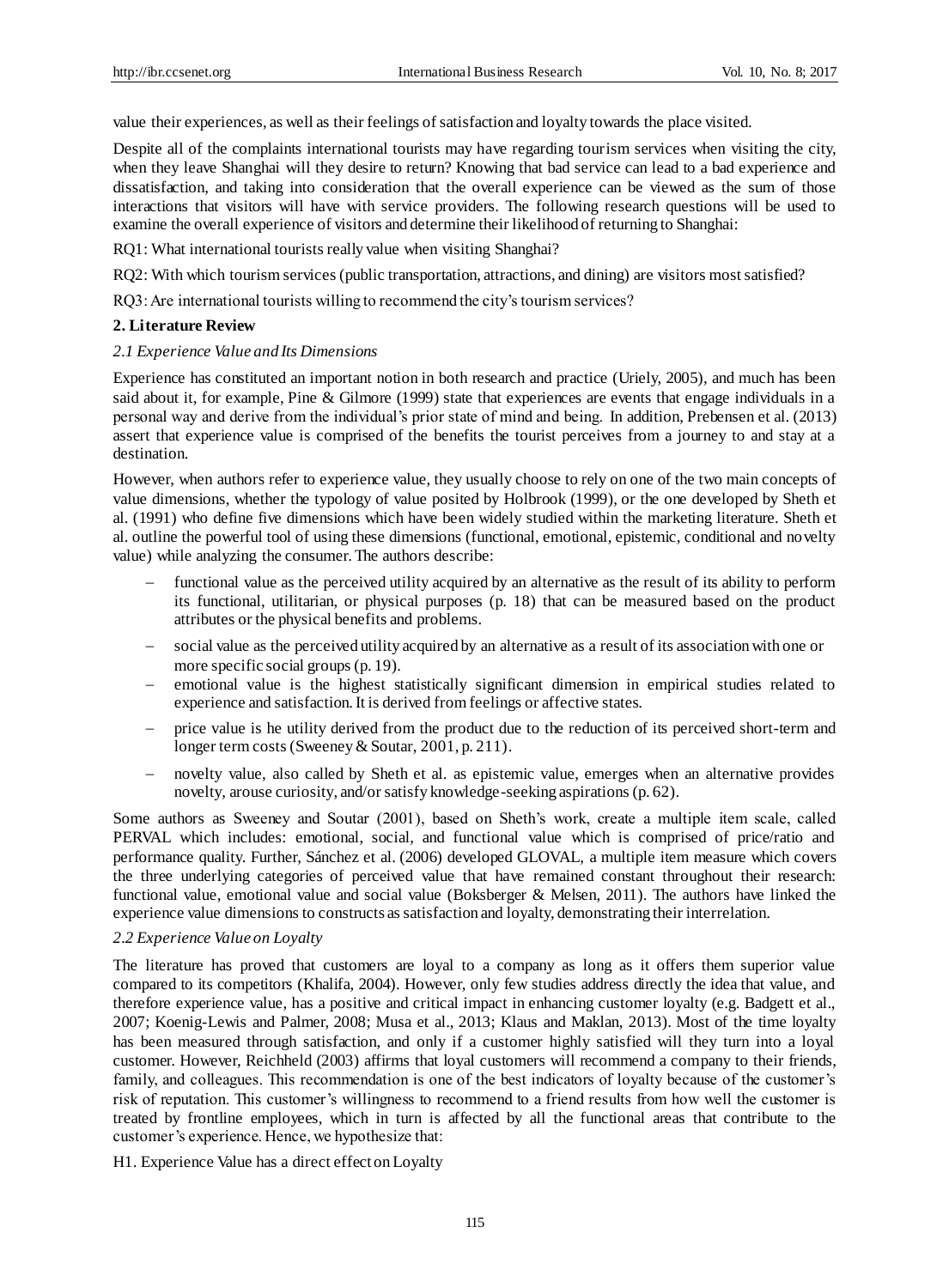## *2.3 Experience Value on Satisfaction*

Prebensen & Rosengren (2016) defines satisfaction as *"the result of the consumer's evaluation of the experience value derived from the experiences at various service providers through the experience process",* demonstrating that satisfaction is an evaluation process. This definition has been without doubt, one of the most complete concepts given in the literature. Although most authors agree that satisfaction is a post-purchase and post-consumption evaluation by the consumer (Hunt, 1977; Fornell 1992; Anderson et al., 2008; Luo & Homburg, 2007), it is well known that experience value has been presented by several authors as one of the predictors of satisfaction (e.g. Bojanic, 1996; Woodruff, 1997; Parasuraman, 1997; Oliver, 1997, 1999; McDougall and Levesque, 2000; Gallarza and Saura, 2006; Ryu et al., 2010; Prebensen et al., 2013; Williams and Soutar, 2009; Prebensen & Rosengren, 2016; Gallarza et al., 2016). Additionally, experience value dimensions have been linked to satisfaction in positive, direct, and statistically significant ways (e.g. William and Soutar, 2009). Westbrook (1980, 1983) equated satisfaction with emotion and later tested emotion as an antecedent to satisfaction (Westbrook & Oliver, 1991). Otto and Richie (1996) state that emotions to a great extent affect satisfaction evaluation. Edvardsson et al. (2013) affirm that emotions are critical in evoking customer satisfaction and loyalty. Sheth et al. (1991) posit that utility refers to the satisfaction derived from the physical product or service. William & Soutar (2009) found that emotional and novelty values affect the level of satisfaction of adventure tourists. Other authors consider novelty value one of the major components of satisfaction (e.g. Crompton, 1979; Bello and Etzel 1985). Functional value has been a key component when referring to consumer satisfaction (e.g. Yang et al., 2014; William and Soutar, 2009). We therefore hypothesize that:

H2. Experience Value has a direct effect on Satisfaction

#### *2.4 Satisfaction on Loyalty*

Satisfaction and loyalty are two interrelated concepts widely studied in the marketing literature (Fornell, 1992; Fornell et al., 1996; Anderson, 1994; Mittal and Kamakura, 2001; Athanassopoulos et al., 2001; Silvestro and Cross, 2000; Cronin et al., 2000; McDougall and Levesque, 2000; Gallarza et al., 2015; Gallarza et al., 2016). Authors have related satisfaction and loyalty with concepts such as waiting time (e.g. Bielen and Demoulin, 2007), quality (e.g. Jamal and Naser, 2002), information quality (Goetzinger et al., 2007), image (Ryu, Han, and Kim, 2008; Prayag, 2008), value perception (Sweeney et al., 1996; Parasuraman and Grewal, 2000; Eggert and Ulaga, 2002; Petrick and Backman, 2002; Gallarza and Saura, 2006), and so on. Grønholdt et al. (2000) affirm that customer satisfaction is a key issue for every company wishing to increase customer loyalty and thereby improve business performance. Lemon and Verhoef (2016) assert that one key element of understanding and managing customer experience is the ability to measure and monitor customer reactions to firm offerings. Čater and Čater (2009) define loyalty as a construct that measures the probability that the customer will return and is ready to perform partnering activities such as referrals. Gallarza & Saura (2006) proved that customer satisfaction is a direct antecedent of customer loyalty and they state that managers might assume that the level of tourist loyalty, both in the repeat behavior and in the positive word of mouth, comes from a higher level of satisfaction. Thus, value has been seen in the literature as the predictor of satisfaction, and satisfaction as the driver of loyalty. Therefore, we can posit the following hypotheses:

#### H3. Satisfaction has a direct and significant impact on Loyalty

#### *2.5 Experience Value-Satisfaction-loyalty*

In the last years, several studies headed by Gallarza (Gallarza and Saura, 2006; Gallarza et al., 2015; Gallarza et al., 2016) have researched the value-satisfaction-loyalty chain. The authors state that loyalty considered as a consequence of value and satisfaction is a widespread reality (Cronin et al., 2000; Gallarza et al., 2011; Leroi-Werelds et al., 2014; Parasuraman and Grewal, 2000; cited in Gallarza et al., 2016). In 2015, Gallarza et al. found that satisfaction is the behavioral consequence of perceived value, with loyalty being the final outcome (p. 147). One year later, Gallarza et al. (2016) fully confirmed value-satisfaction-loyalty as the basis of the consumer behavior, with strong linkages, especially within the first link of the value-satisfaction-loyalty chain. Other works (e.g. Chen and Tsai, 2007; McDougall and Levesque, 2000) also consider the mediation role of satisfaction between experience value and loyalty. So we hypothesize that:

H4. Satisfaction mediates the relationship between Experience Value and Loyalty

## **3. Methodology**

In our study we will use a second-order reflective-formative hierarchical model, type II (for more see Becker, Klein and Wetzels, 2012) with a two-stage approach. We follow the studies of Hair et al (2017); Rahman et al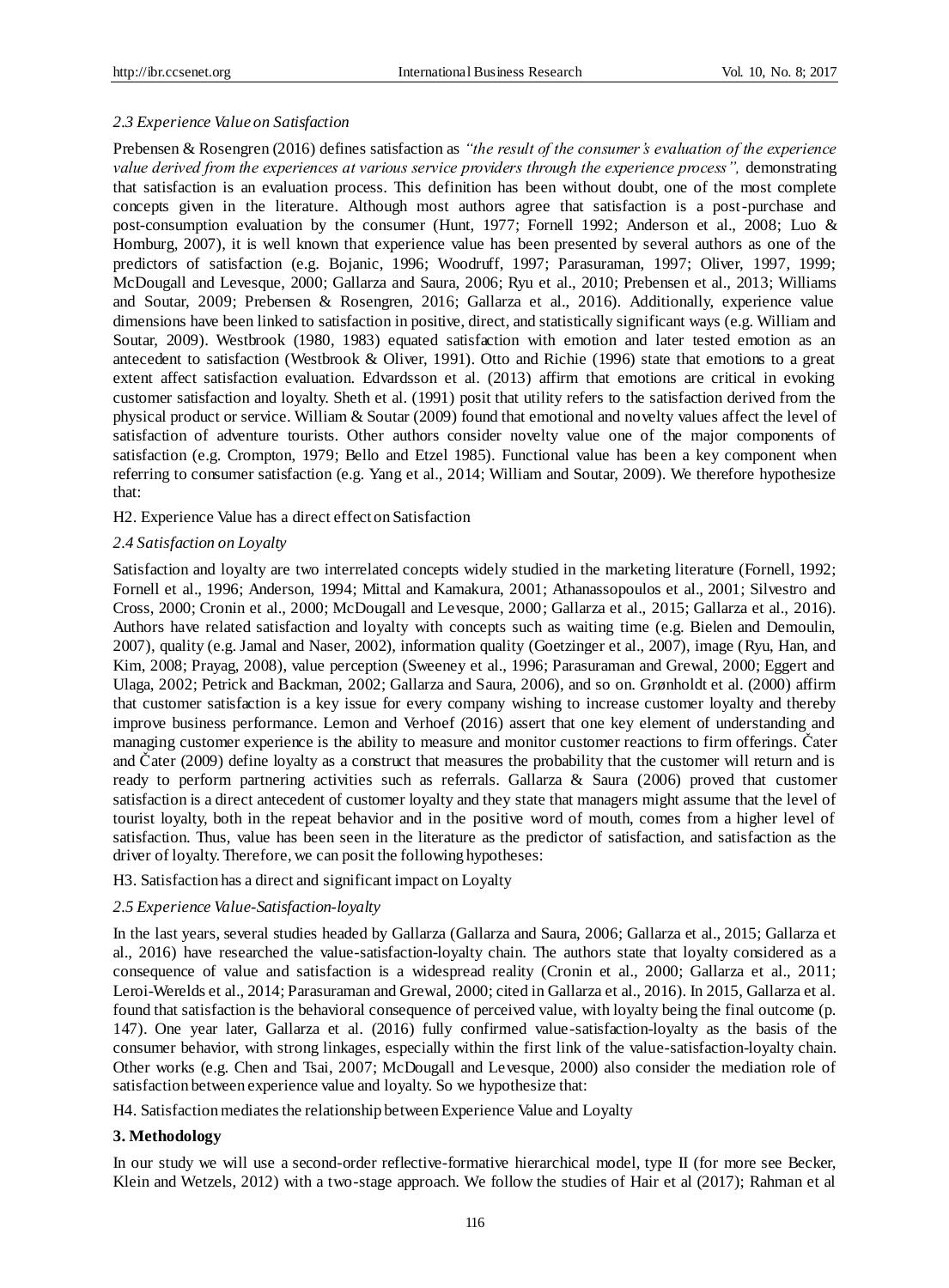(2017); Sarstedt et al (2014); Henseler, Ringle and Sarstedt (2014); Becker, Klein and Wetzels (2012), which give clear steps about how to analyze reflective and formative constructs in Smart PLS-SEM. Figure 1 shows one exogenous latent variable, which is also seen as the second-order latent variable, integrated by five first-order reflective variables (Functional Value, Price Value, Emotional Value, Social Value, Novelty Value) which form the formative construct, with their respective reflective indicators. This exogenous latent variable called Experience Value functions as the predictor of Satisfaction, which at the same time works as an endogenous latent variable that has a dual relationship with both independent and dependent (Hair et al., 2017). In our model, Satisfaction functions as the predictor of Loyalty, which is another endogenous variable.



Figure 1. Proposed Model

# *3.1 Sampling and Data Collection*

The target population of the study consists of international tourists visiting Shanghai, from September 25th to October 18th, 2016. Specifically, 300 questionnaires were distributed physically and via WeChat of which only returned 180 were returned and from those 14 of them were excluded because they were filled by tourist from Hong Kong and Macao. The questionnaire contains four parts: the first part for demographic variables (5 items); the second part comprise the experience value dimensions (5 items) based on a seven-point Likert Scale, being 1 "strongly disagree" and 7 "strongly agree" the respondents needed to evaluate their experiences while interacting with tourism services in Shanghai, following different the value dimensions (table 1), this part was adapted from Williams and Soutar's (2009) scale of experience value and Prebensen and Rosengren (2016) who applied the Williams and Soutar's scale. At the same time, these authors took the dimensions of value from Sweeney and Soutar's (2001) PERVAL scale, adding the novelty value dimension due to its importance in the tourism context as the author state; third, tourist satisfaction was evaluated using three items of Prebensen and Rosengren' s (2016) adapted to tourism services in Shanghai, based on a seven-point Likert Scale the tourist were asked: How satisfied or unsatisfied are you with the following services? ( $1 =$  completely unsatisfied,  $7 =$  completely satisfied), only three main tourism services were related in the study (public transportation, attractions and dining). The last question was related with service loyalty, measured with one question: How likely would you be to recommend the public transportation, attractions and dining to your friends? using a seven-point Likert Scale were 1 was "not at all likely" and 7 was "very likely". To analyze the data, first SPSS 24 was used in order to screen the data and check the model validity. Secondly, we proceeded to analyze the data with SmartPLS 3.2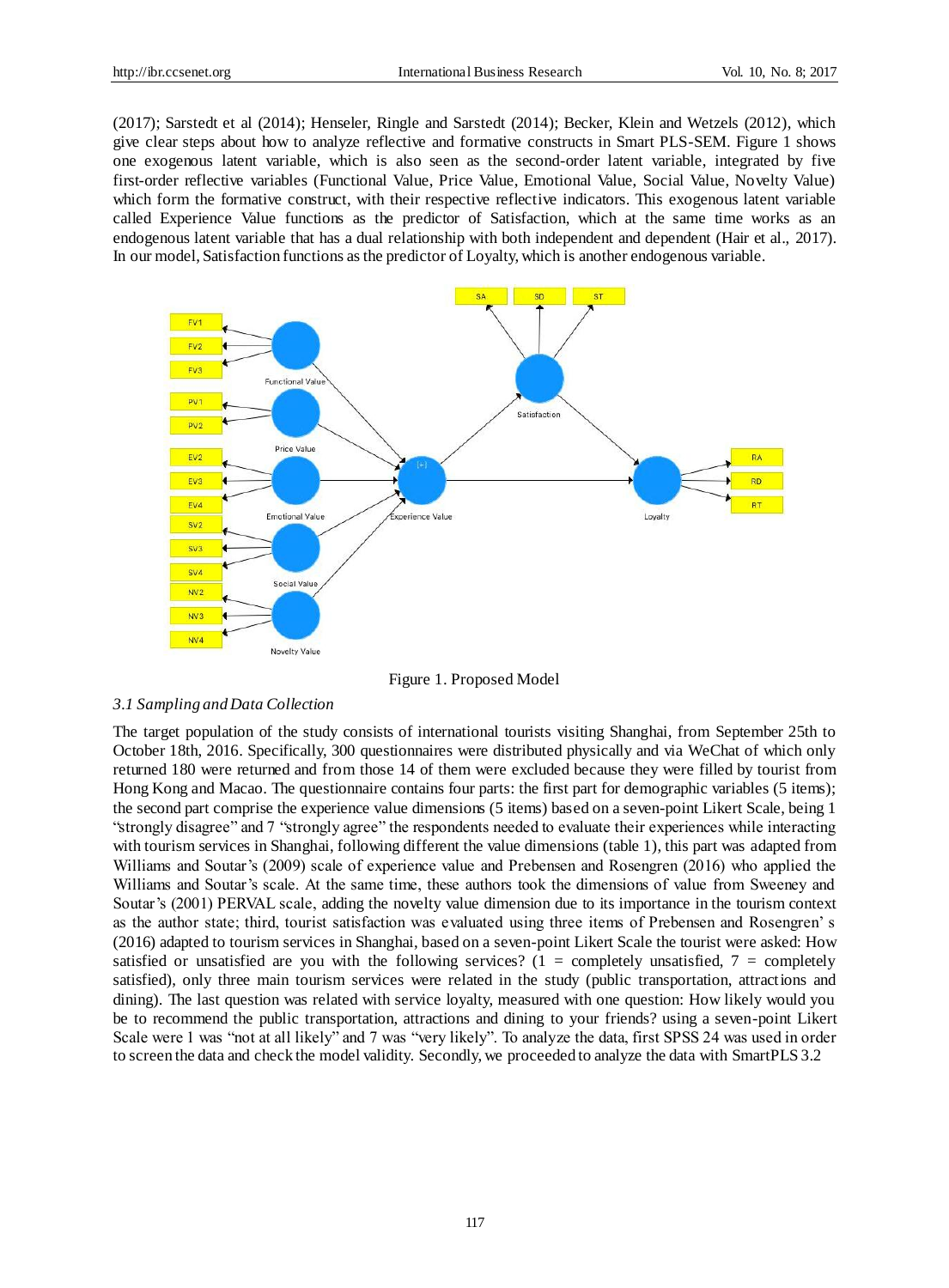| Constructs       | Indicators       | <b>Ouestions</b>                                                              |
|------------------|------------------|-------------------------------------------------------------------------------|
| Functional Value | FV1              | Shanghai tourism services provide a consistent level of quality               |
|                  | FV <sub>2</sub>  | Shanghai tourism services are well-planned                                    |
|                  | FV3              | Shanghai tourism services maintains an acceptable standard of quality         |
| Price Value      | PV <sub>1</sub>  | Shanghai tourism services are affordably priced                               |
|                  | PV <sub>2</sub>  | Shanghai tourism services worth what I paid                                   |
| Emotional Value  | EV <sub>2</sub>  | Shanghai tourism services make me feel happy                                  |
|                  | EV <sub>3</sub>  | Shanghai tourism services make me feel excited                                |
|                  | EV4              | Shanghai tourism services make me feel safe and relaxed                       |
| Social Value     | SV <sub>2</sub>  | Using Shanghai tourism services make me feel acceptable to others             |
|                  | SV <sub>3</sub>  | Using Shanghai tourism services improve my social status                      |
|                  | SV4              | Using Shanghai tourism services make me feel accepted by my peers             |
| Novelty Value    | N <sub>V</sub> 2 | By using Shanghai tourism services I feel an authentic and genuine experience |
|                  | N <sub>V</sub> 3 | Using Shanghai tourism services make me feel adventurous                      |
|                  | NV4              | Shanghai tourism services experience is unique                                |

Table 1. Constructs used to measure Experience Value

Source: Based on Williams and Soutar (2009); Prebensen and Rosengren (2016)

### **4. Data Analysis and Findings**

# *4.1 Data Screening and Test for Common Method Bias*

Firstly, we checked how accurately our data was by exploring its missing values and later proceed to test it for common method bias. Bagozzi & Yi (1991) posit that common method bias (CMB) is the variance that is attributed to the measurement method rather than to the construct of interest, which an important element while testing a model. Therefore, in order to detect if our model suffered from CMB, we performed Harman's one-factor test (Podsakoff et al., 2003), followed by the calculation of Pearson correlation coefficient, known as one of the most popular statistic for measuring the association between the two variables (Stigler, 1989). The Harman's one-factor test gave us a result of 20 components, with a variance of 36.328%, lower than the threshold value of 50%, meaning that our data is unlike being affect by CMB. The Pearson correlation coefficients were all above 0.80 (see Appendix 1). Moreover, we can affirm that our data is unlikely to be affected by CMB and proceed to its analysis using PLS-SEM.

#### Table 2. Demographics

| Profile    | Groups                         | Frequency      | Percentage |
|------------|--------------------------------|----------------|------------|
| Gender     | Female                         | 84             | 50.6       |
|            | Male                           | 82             | 49.4       |
| Age        | Below 18                       | $\mathfrak{D}$ | 1.2        |
|            | $18 - 25$                      | 72             | 43.4       |
|            | $26 - 30$                      | 33             | 19.9       |
|            | $31 - 40$                      | 51             | 30.7       |
|            | Above 41                       | 8              | 4.8        |
| Continent  | the Americas and the Caribbean | 64             | 38.5       |
|            | Asia                           | 37             | 21.6       |
|            | Europe                         | 30             | 17.4       |
|            | Africa                         | 23             | 13.2       |
|            | Middle East                    | 5              | 3          |
|            | Australia and Oceania          | $\overline{c}$ | 1.2        |
|            | Non - respondents              | 5              | 3.0        |
| Education  | High school graduate           | 19             | 11.4       |
|            | College                        | 24             | 14.5       |
|            | Technical/vocational training  | 1              | 0.6        |
|            | Associate degree               | 2              | 1.2        |
|            | Bachelor degree                | 74             | 44.6       |
|            | Master degree                  | 34             | 20.5       |
|            | Doctorate degree               | 11             | 6.6        |
|            | Non - respondents              | 1              | 0.6        |
| Occupation | Student                        | 84             | 50.6       |
|            | Office/corporate worker        | 29             | 17.5       |
|            | Teacher                        | 28             | 16.9       |
|            | Other                          | 25             | 15         |

*4.2 Sample Characteristic* 

Table 2 summarizes the demographics of the respondents, the percentages of male (50.6%) and female (49.4%) respondents was very closed. The sample shows that 50.6% of the international tourists surveyed were students,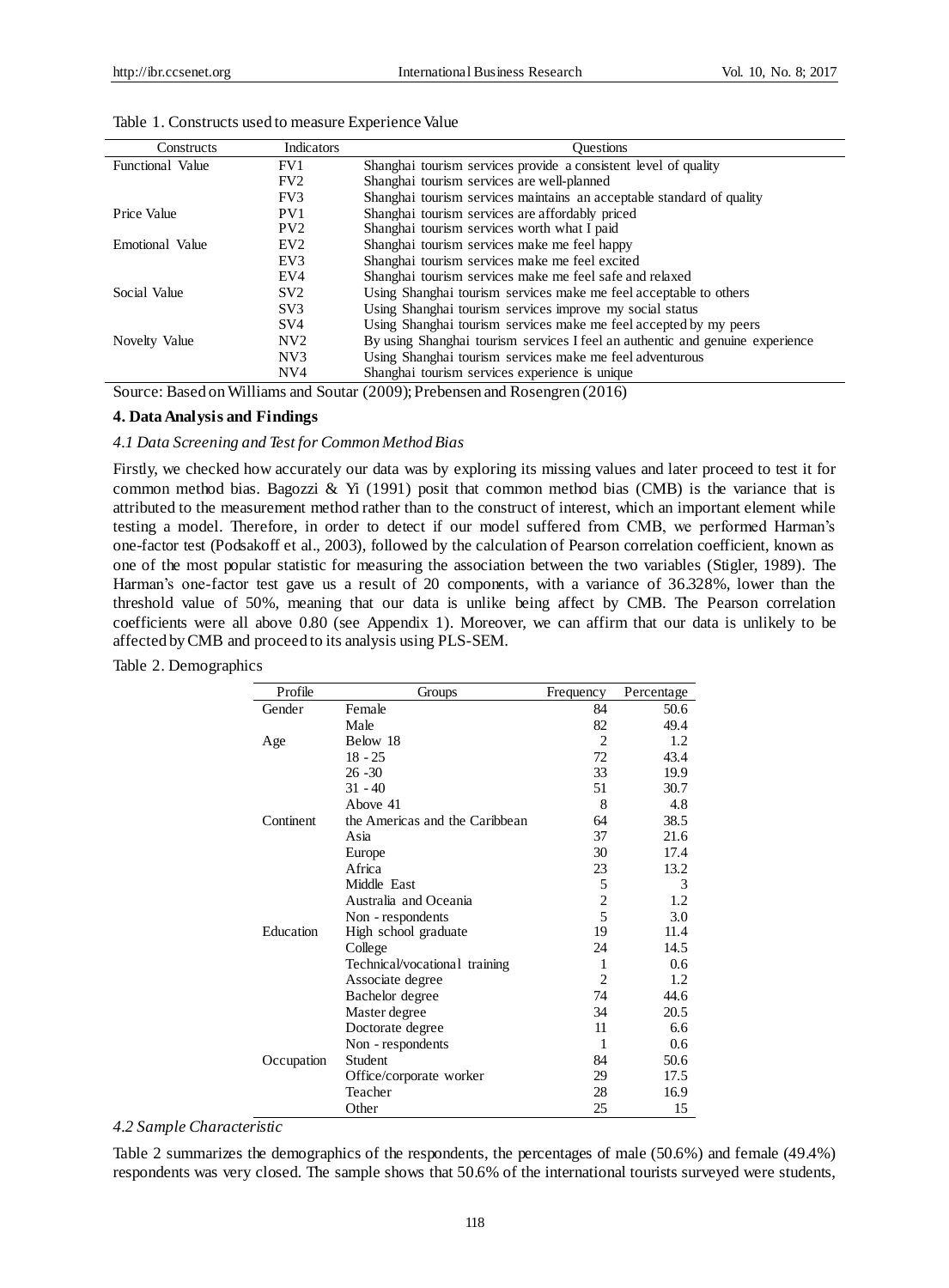17.5% were corporate workers, 16.9% were teachers, the rest of the other 15% were among freelancers, service personnel, government workers, human resources employees and others. The highest percentage of occupational level was bachelor degree (44.6%) and master (20.5%). The respondents were from 49 different countries. The Americas and the Caribbean had the highest percentage (38.5%) of respondent. In terms of occupations, half of the sample were students.

## **5. Measurement Model**

Becker, Klein and Wetzels (2012) refer to three different approaches while analyzing data through PLS-SEM, the repeated indicator approach, the hybrid approach, and the two-stage approach. The authors explain that the two-stage approach possibilities the estimation of the construct scores of the first-order constructs in a first-stage model without the second-order construct present, and subsequently uses these first-stage construct scores as indicators for the higher- order latent variable in a separate second-stage analysis (p.365). The analysis was made in three steps: (1) the reflective constructs, for which we report the convergent validity, discriminant validity, composite reliability, and collinearity. (2) the results of the formative construct can be seen through the construct validity, the collinearity, and and indicator weights are reported. Finally, the structural model was analyzed.

#### *5.1 Evaluation of the Reflective Construct*

#### 5.1.1 Convergent Validity

In order to see how well the variables correlate, we calculated the conversion validity, namely, the degree to which multiple items to measure the same concept are in agreement' (Amin et al., 2016). For this, the researcher should look at: (1) the loadings higher than 0.70, (2) the composite reliability (CR) values should be higher than 0.60 and lower than 0.95, and (3) the average variance extracted (AVE) should be greater than 0.70. Hair et al (2014, 2017) recommend to report the internal consistency of the measurement model computing Cronbach's alpha and the composite reliability, besides the convergent validity and the discriminant validity. Exhibit 1 summarizes the evaluation of the reflective indicators. For convergent validity all the values are above 1.96, the *p* values are significant at 0.001. All the AVE values are ranged between 0.683 (novelty value) and 0.818 (price value). The composite reliability values fluctuate between 0.866 (novelty value) and 0.900 (emotional value) showing a great consistency with each other. Cronbach's alpha values are ranged between 0.769 and 0.833, and finally the loading values are above the starting point of 0.7. Moreover, we can affirm that the constructs are well correlated and the convergent validity is proved.

| Latent Variables | Indicators       | Loading | <b>CA</b> | CR    | <b>AVE</b> | <i>t</i> -statistics | $p$ -values |
|------------------|------------------|---------|-----------|-------|------------|----------------------|-------------|
| Emotional Value  | EV <sub>2</sub>  | 0.915   | 0.833     | 0.900 | 0.750      | 57.231               | 0.000       |
|                  | EV3              | 0.869   |           |       |            | 36.586               | 0.000       |
|                  | EV4              | 0.811   |           |       |            | 21.776               | 0.000       |
| Functional Value | FV1              | 0.874   | 0.821     | 0.893 | 0.736      | 30.155               | 0.000       |
|                  | FV <sub>2</sub>  | 0.859   |           |       |            | 36.856               | 0.000       |
|                  | FV <sub>3</sub>  | 0.841   |           |       |            | 25.215               | 0.000       |
| Novelty Value    | N <sub>V</sub> 2 | 0.837   | 0.769     | 0.866 | 0.683      | 17.112               | 0.000       |
|                  | N <sub>V</sub> 3 | 0.866   |           |       |            | 25.384               | 0.000       |
|                  | NV <sub>4</sub>  | 0.775   |           |       |            | 15.795               | 0.000       |
| Price Value      | PV <sub>1</sub>  | 0.847   | 0.795     | 0.899 | 0.818      | 5.949                | 0.000       |
|                  | PV2              | 0.958   |           |       |            | 11.255               | 0.000       |
| Social Value     | SV2              | 0.858   | 0.832     | 0.899 | 0.748      | 23.875               | 0.000       |
|                  | SV3              | 0.866   |           |       |            | 26.073               | 0.000       |
|                  | SV4              | 0.871   |           |       |            | 22.452               | 0.000       |

Exhibit 1. Convergent Validity for the reflective constructs

*Note.* CA=Cronbach Alpha; CR=Composite Reliability; AVE=average variance extracted

#### 5.1.2 Discriminant Validity

To assess the discriminant validity, we first use the Fornell-Larcker criterion (Exhibit 2) which help us to identify if the square root of the AVE is greater than any of the inter-construct correlations. Secondly, we examine the cross loadings (Exhibit 3), where each indicator should load highest on the construct it is associated with (Hair et al., 2017). For both Fornell-Larcker and cross loadings the discriminant validity in our study was established. However, these criterions are insufficiently sensitive to detect problems while assessing discriminant validity (Henseler, Ringle and Sarstedt, 2015), we therefore examined the Heterotrait-monotrait ratio (HTMT) in order to achieve high specificity and sensitivity rates across all simulations. Exhibit 4 shows value in between 0.10 in respect of HTMT (SV, PV) and 0.70 in respect of (SV, EV) being significantly different from 0.90 (Exhibit 4) (for more see: Henseler, Ringle and Sarstedt, 2015). Hence, discriminant validity has been established.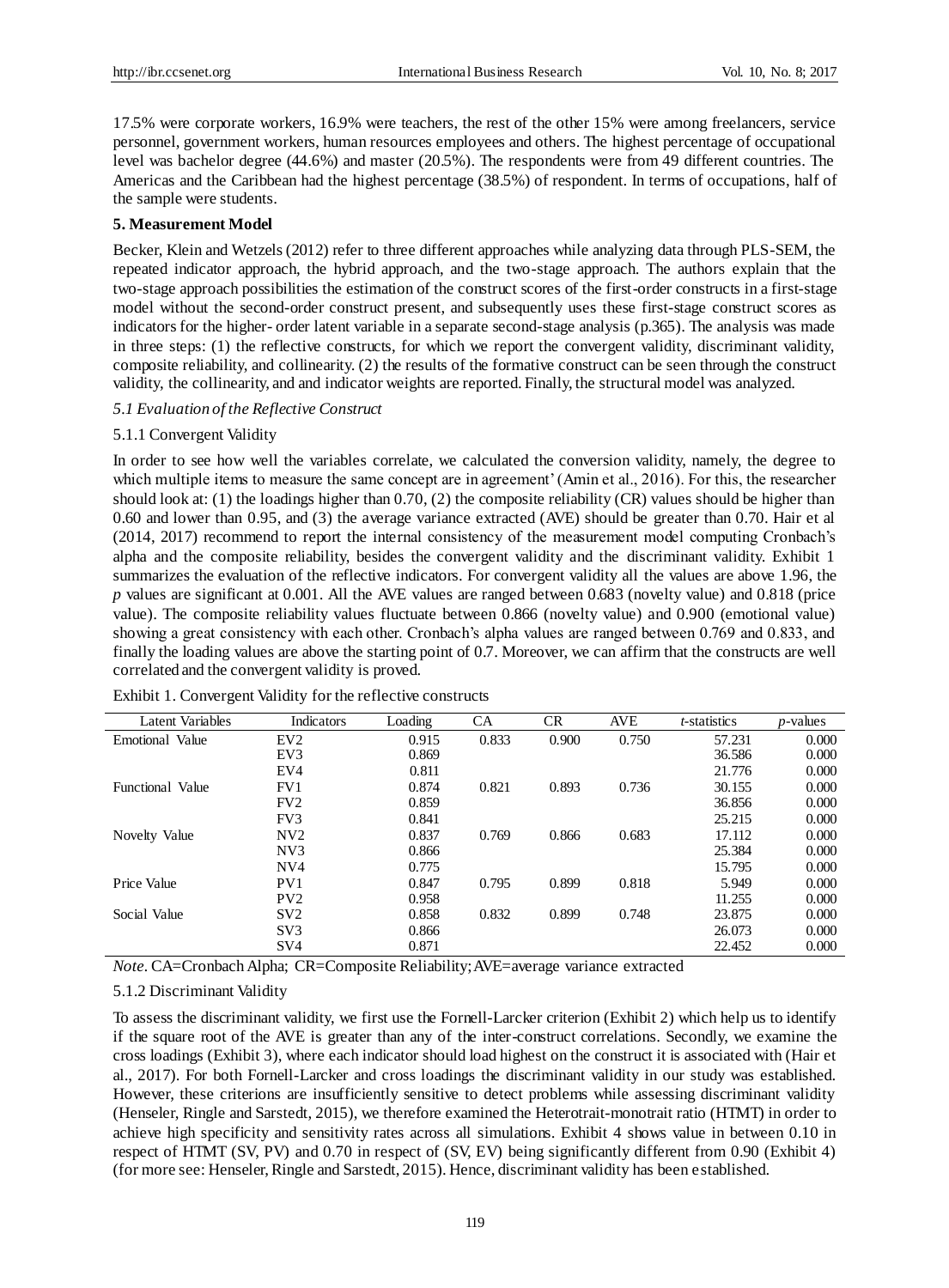|                 |                                               | Emotional Value |                  | Functional Value      |       | Novelty Value         |       | Price Value           | Social Value |
|-----------------|-----------------------------------------------|-----------------|------------------|-----------------------|-------|-----------------------|-------|-----------------------|--------------|
| EV              |                                               |                 | 0.866            |                       |       |                       |       |                       |              |
| <b>FV</b>       |                                               |                 | 0.487            |                       | 0.858 |                       |       |                       |              |
| <b>NV</b>       |                                               |                 | 0.510            |                       | 0.236 |                       | 0.827 |                       |              |
| PV              |                                               |                 | 0.194            |                       | 0.476 |                       | 0.197 | 0.904                 |              |
| <b>SV</b>       |                                               |                 | 0.586            |                       | 0.173 |                       | 0.537 | 0.051                 | 0.865        |
|                 | Exhibit 3. Cross-loading of measurement items |                 |                  |                       |       |                       |       |                       |              |
|                 |                                               | Emotional Value |                  | Functional Value      |       | Novelty Value         |       | Price Value           | Social Value |
| EV <sub>2</sub> |                                               |                 | 0.915            |                       | 0.481 |                       | 0.431 | 0.223                 | 0.484        |
| EV3             |                                               |                 | 0.868            |                       | 0.410 |                       | 0.542 | 0.156                 | 0.590        |
| EV4             |                                               |                 | 0.812            |                       | 0.368 |                       | 0.338 | 0.119                 | 0.443        |
| FV1             |                                               |                 | 0.418            |                       | 0.874 |                       | 0.237 | 0.423                 | 0.135        |
| FV <sub>2</sub> |                                               |                 | 0.422            |                       | 0.859 |                       | 0.205 | 0.403                 | 0.184        |
| FV3             |                                               |                 | 0.412            |                       | 0.841 |                       | 0.162 | 0.398                 | 0.124        |
| NV <sub>2</sub> |                                               |                 | 0.448            |                       | 0.163 |                       | 0.837 | 0.135                 | 0.491        |
| NV3             |                                               |                 | 0.467            |                       | 0.250 |                       | 0.866 | 0.285                 | 0.476        |
| NV4             |                                               |                 | 0.336            |                       | 0.163 |                       | 0.775 | 0.036                 | 0.350        |
| PV1             |                                               |                 | 0.051            |                       | 0.334 |                       | 0.114 | 0.847                 | $-0.053$     |
| PV <sub>2</sub> |                                               |                 | 0.247            |                       | 0.493 |                       | 0.218 | 0.958                 | 0.101        |
| SV <sub>2</sub> |                                               |                 | 0.590            |                       | 0.187 |                       | 0.428 | 0.059                 | 0.859        |
| SV3             |                                               |                 | 0.446            |                       | 0.082 |                       | 0.473 | 0.039                 | 0.865        |
| SV <sub>4</sub> |                                               |                 | 0.475            |                       | 0.172 |                       | 0.494 | 0.032                 | 0.870        |
|                 | Exhibit 4. HTMT results                       |                 |                  |                       |       |                       |       |                       |              |
|                 |                                               |                 |                  |                       |       | Novelty Value         |       | Price Value           | Social Value |
|                 | Emotional Value                               |                 | Functional Value |                       |       |                       |       |                       |              |
| EV              |                                               |                 |                  |                       |       |                       |       |                       |              |
| FV              | .59                                           |                 |                  |                       |       |                       |       |                       |              |
|                 | CI.900 [.415, 0.752]                          |                 |                  |                       |       |                       |       |                       |              |
| <b>NV</b>       | .62                                           |                 |                  | .29                   |       |                       |       |                       |              |
|                 | CI.900 [0.462, 0.791]                         |                 |                  | CI.900 [0.128, 0.491] |       |                       |       |                       |              |
| PV              | .20                                           |                 |                  | .56                   |       | .25                   |       |                       |              |
|                 | CI.900 [0.113, 0.410]                         |                 |                  | CI.900 [0.410, 0.739] |       | CI.900 [0.118, 0.446] |       |                       |              |
| SV              | .70                                           |                 |                  | .20                   |       | .66                   |       | .10                   |              |
|                 | CI.900 [0.556, 0.816]                         |                 |                  | CI.900 [0.094, 0.409] |       | CI.900 [0.508, 0.803] |       | CI.900 [0.067, 0.277] |              |

#### Exhibit 2. Fornell-Larcker criterion

*5.2 Evaluation of the Formative Indicators* 

In order to analyze the formative indicators, we examine: (1) the convergent validity by correlating the formatively measured construct with a reflective measure of the same construct, measured by the indicator weights, and (2) collinearity among the indicators by the outer VIF values.

# Exhibit 6. Indicator Weights

| Path                              | <b>Outer Weights</b> | <i>t</i> -statistics | $p$ values | 95% BCa             | Significance |
|-----------------------------------|----------------------|----------------------|------------|---------------------|--------------|
|                                   | (w)                  |                      |            | Confidence Interval | (p < 0.05)   |
| $EV2 <$ Experience Value          | 0.160                | 11.630               | 0.000      | [0.139, 0.197]      | Yes          |
| $EV3 \leq$ Experience Value       | 0.155                | 10.977               | 0.000      | [0.133, 0.191]      | Yes          |
| $EV4 \leftarrow$ Experience Value | 0.144                | 9.887                | 0.000      | [0.121, 0.178]      | Yes          |
| $FV1 \leq$ Experience Value       | 0.119                | 6.464                | 0.000      | [0.081, 0.153]      | Yes          |
| $FV2 \leq$ Experience Value       | 0.124                | 8.635                | 0.000      | [0.096, 0.150]      | Yes          |
| $FV3 \leftarrow$ Experience Value | 0.118                | 6.989                | 0.000      | [0.086, 0.153]      | <b>Yes</b>   |
| $NV2$ <- Experience Value         | 0.101                | 4.813                | 0.000      | [0.057, 0.140]      | Yes          |
| $NV3 <$ Experience Value          | 0.116                | 9.169                | 0.000      | [0.094, 0.143]      | Yes          |
| $NVA < Ex$ perience Value         | 0.086                | 5.040                | 0.000      | [0.042, 0.113]      | Yes          |
| PV1 <- Experience Value           | 0.048                | 2.292                | 0.022      | [0.000, 0.079]      | No           |
| $PV2 <$ - Experience Value        | 0.096                | 5.776                | 0.000      | [0.058, 0.122]      | Yes          |
| $SV2 <$ - Experience Value        | 0.125                | 8.719                | 0.000      | [0.103, 0.159]      | <b>Yes</b>   |
| $SV3 <$ - Experience Value        | 0.101                | 6.793                | 0.000      | [0.072, 0.128]      | Yes          |
| $SV4 <$ - Experience Value        | 0.108                | 5.343                | 0.000      | [0.060, 0.142]      | Yes          |
| SA <- Satisfaction                | 0.499                | 10.558               | 0.000      | [0.422, 0.611]      | Yes          |
| $SD <$ - Satisfaction             | 0.461                | 10.007               | 0.000      | [0.383, 0.565]      | Yes          |
| $ST <$ - Satisfaction             | 0.408                | 8.500                | 0.000      | [0.298, 0.492]      | Yes          |
| $RA <$ - Loyalty                  | 0.457                | 11.589               | 0.000      | [0.394, 0.552]      | Yes.         |
| RD < Loyalty                      | 0.442                | 12.099               | 0.000      | [0.380, 0.536]      | Yes          |
| $RT <$ - Loyalty                  | 0.413                | 8.673                | 0.000      | [0.314, 0.498]      | Yes          |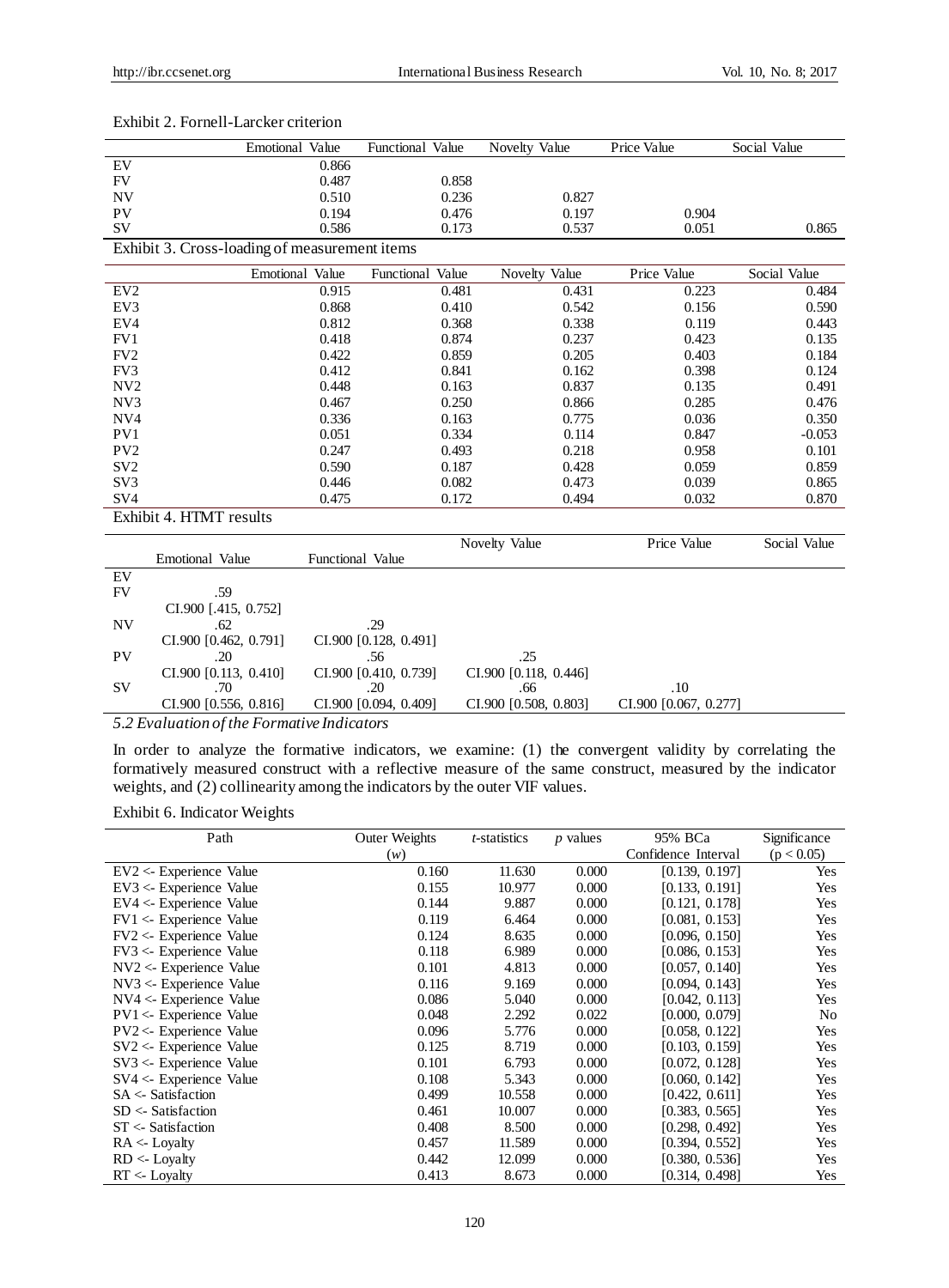#### 5.2.1 Construct Validity for the Formative Measures

The construct validity can be measured by the indicator weights, which is the result of a multiple regression (Hair et al., 2010) with the latent variable scores as the dependent variable and the formative indicators as the independent variables (Hair et al., 2017). The authors also recommend to report the confidence intervals because they provide additional information on the stability of a coefficient estimate (p. 155). They claim that if the confidence interval of a coefficient is wider, then its stability is lower. Exhibit 6 presents all the outer weight values of the formative indicators, which are all different from zero, at a 95% of confidence intervals and significant at 5 % probability of error level, explaining the relation to the construct.

#### 5.2.2 Collinearity

Collinearity is no more than the high correlation between the formative indicators. While examining formative measures, it is important to assess the variance inflation factor (VIF), defined as the reciprocal of the tolerance (Hair et al., 2014, 2017), thus, VIFs greater than 5 suggest the existence of collinearity in the context of variance-based SEM. Exhibit 7 shows that all the outer VIF values are below the threshold value of 5.

|                  | VIF   |                 | VIF   |
|------------------|-------|-----------------|-------|
| EV <sub>2</sub>  | 2.613 | PV <sub>2</sub> | 2.250 |
| EV <sub>3</sub>  | 2.040 | SV2             | 2.160 |
| EV4              | 1.747 | SV <sub>3</sub> | 2.046 |
| FV1              | 1.966 | SV <sub>4</sub> | 2.006 |
| FV <sub>2</sub>  | 1.823 | RA              | 1.334 |
| FV3              | 1.762 | <b>RD</b>       | 1.329 |
| NV <sub>2</sub>  | 1.980 | RT              | 1.163 |
| N <sub>V</sub> 3 | 2.071 | <b>SA</b>       | 1.148 |
| NV4              | 1.481 | <b>SD</b>       | 1.180 |
| PV1              | 2.076 | ST              | 1.155 |

*Note.* VIF=variance inflation factor

#### *5.3 Structural Model*

After analyzing the second-order construct through a repeated indicator approach, we then started to analyze the structural model through the following steps: (1) structural model for collinearity issues, (3) the level of  $R^2(4)$ the  $\hat{f}$  effect size. (5) the predictive relevance  $Q^2$ , (6) significance and relevance of the structural model relationships, and (7) total effects.

#### 5.3.1 Collinearity of the structural model

In order to assess the collinearity of the structural model we check the inner VIF values. Exhibit 8 shows that all the values are clearly below the threshold of 5. Therefore, collinearity among the predictor constructs is not a critical issue in the structural model (Hair et al., 2017, p. 211)

Exhibit 8. Inner VIF values

|                         | Experience Value | Lovalty | Satisfaction |
|-------------------------|------------------|---------|--------------|
| <b>Experience Value</b> |                  | 1.558   | 1.000        |
| <b>Emotional Value</b>  | 2.114            |         |              |
| <b>Functional Value</b> | 1.667            |         |              |
| Loyalty                 |                  |         |              |
| Novelty Value           | 1.568            |         |              |
| Price Value             | 1.326            |         |              |
| Social Value            | 1.779            |         |              |
| Satisfaction            |                  | 1.558   |              |

5.3.2 Coefficient of Determination  $(R^2)$ 

To assess the significance and relevance of the structural model relationships it is important to analyze the coefficient of determination  $(R^2)$ .  $R^2$  values of 0.75, 0.50 and 0.25 may be considered substantial, moderate and weak, respectively (Sarstedt et al., 2014; Hair et al., 2011; Henseler et al., 2009). In our structural model, the coefficient of determination is satisfactory. Experience Value shows the highest level of prediction ( $R^2 = 1.000$ ), whilst the prediction of Satisfaction ( $R^2 = 0.358$ ), and Loyalty ( $R^2 = 0.560$ ) have a moderate  $R^2$ .

# 5.3.3 The  $f^2$  Effect Size

The  $f^2$  effect size values of small (0.02), medium (0.15), and large (0.35) are the one researcher look at while assessing  $f^2$ . Effect size values of less than 0.02 indicate that there is no effect (Hair et al. 2017). See that,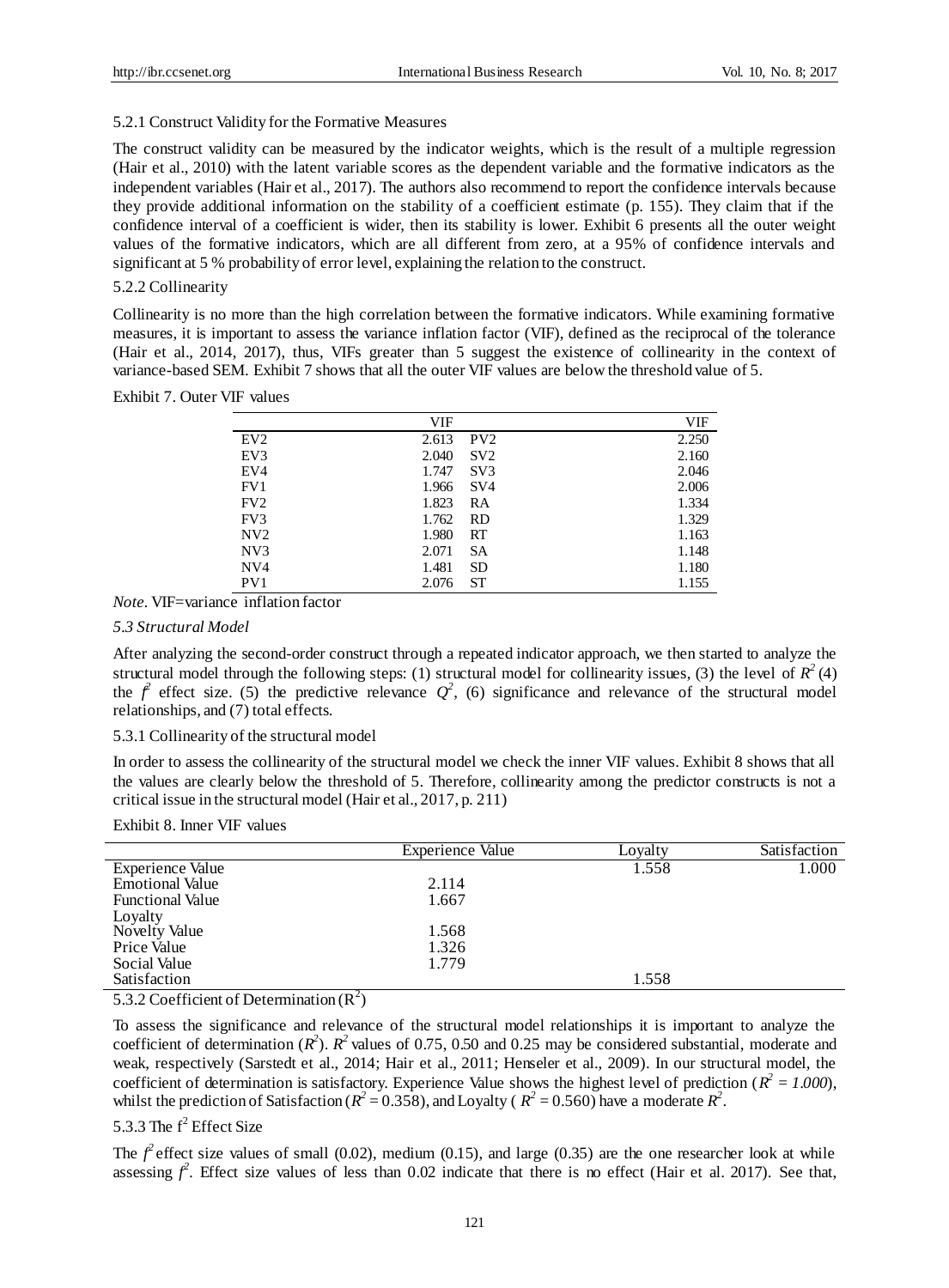Experience Value has large effect size on Satisfaction  $(f^2 = 0.558)$ , and Satisfaction on Loyalty with the largest effect size ( $f^2$  = 0.628), followed by Experience Value on Loyalty ( $f^2$  = 0.028).

# 5.3.4 Predictive Relevance  $Q^2$

Hair et al. (2017) state that the predictive relevance  $(Q^2)$  or blindfolding values larger than 0 suggest that the model has predictive relevance for a certain endogenous construct. In contrast, values of 0 and below indicates a lack of predictive relevance (p. 207). All the values of our construct were above zero (Experience Value = 0.337, Loyalty = 0.300, and Satisfaction = 0.172), providing support for the model's predictive relevance (Sarstedt et al., 2014).

#### 5.3.5 Significance and Relevance of the Structural Model Relationships

Exhibit 9 reveals the strong importance of emotional value ( $\beta = 0.402$ ), and functional value ( $\beta = 0.310$ ) on Experience Value, followed by social value ( $\beta$  = 0.288), and novelty value ( $\beta$  = 0.250); however, price value shows a weak effect (*β* = 0.133) on Experience Value despite being statistically significant. Besides, Experience Value reveals a strong significant effect on Satisfaction ( $\beta$  = 0.599, t = 10.420, p < 0.05) proving our second hypothesis (H2), and Satisfaction on Loyalty ( $\beta$  = 0.656, t = 8.703, p < 0.05) demonstrating the third hypothesis (H3). In addition, Exhibit 9 shows that our first hypothesis (H1) is rejected.

Exhibit 9. Path Coefficients of the Structural Model

|                                                           | Path         | t-Statistics | $\boldsymbol{D}$ | 95%               |              |
|-----------------------------------------------------------|--------------|--------------|------------------|-------------------|--------------|
| Path                                                      | Coefficients |              | Values           | Confidence        | Significance |
|                                                           | (ß)          |              |                  | Intervals         | (p < 0.05)   |
| Emotional Value $\overline{\rightarrow}$ Experience Value | 0.402        | 12.092       | 0.000            | [0.337, 0.471]    | Yes          |
| Functional Value —> Experience Value                      | 0.310        | 8.076        | 0.000            | [0.231, 0.377]    | Yes          |
| Novelty Value $\Longrightarrow$ Experience Value          | 0.250        | 8.196        | 0.000            | [0.188, 0.313]    | Yes          |
| Price Value $\longrightarrow$ Experience Value            | 0.133        | 4.278        | 0.000            | [0.058, 0.181]    | Yes          |
| Social Value -> Experience Value                          | 0.288        | 8.095        | 0.000            | [0.213, 0.361]    | Yes          |
| Experience Value $\longrightarrow$ Satisfaction           | 0.599        | 10.420       | 0.000            | [0.482, 0.701]    | Yes          |
| Satisfaction $\longrightarrow$ Loyalty                    | 0.656        | 8.703        | 0.000            | [0.510, 0.799]    | Yes          |
| Experience Value $\Longrightarrow$ Loyalty                | 0.140        | 1.737        | 0.083            | $[-0.008, 0.298]$ | No.          |
| Exhibit 10. Total Effects of the Structural Model         |              |              |                  |                   |              |

|                                                     |                     |                      |                 | 95%            |              |
|-----------------------------------------------------|---------------------|----------------------|-----------------|----------------|--------------|
|                                                     |                     |                      |                 | Confidence     | Significance |
| Path                                                | <b>Total Effect</b> | <i>t</i> -Statistics | <i>p</i> Values | Intervals      | (p < 0.05)   |
| Emotional Value -> Experience Value                 | 0.402               | 12.092               | 0.000           | [0.337, 0.471] | Yes          |
| Emotional Value $\Longrightarrow$ Loyalty           | 0.214               | 7.136                | 0.000           | [0.152, 0.280] | Yes          |
| Emotional Value $\Longrightarrow$ Satisfaction      | 0.240               | 8.303                | 0.000           | [0.187, 0.299] | Yes          |
| Functional Value $\Longrightarrow$ Experience Value | 0.310               | 8.076                | 0.000           | [0.231, 0.377] | Yes          |
| Functional Value $\Longrightarrow$ Loyalty          | 0.165               | 5.634                | 0.000           | [0.110, 0.222] | Yes          |
| Functional Value $\Longrightarrow$ Satisfaction     | 0.185               | 5.954                | 0.000           | [0.126, 0.244] | Yes          |
| Novelty Value $\Longrightarrow$ Experience Value    | 0.250               | 8.196                | 0.000           | [0.188, 0.313] | Yes          |
| Novelty Value $\Longrightarrow$ Loyalty             | 0.133               | 6.322                | 0.000           | [0.097, 0.175] | Yes          |
| Novelty Value $\Longrightarrow$ Satisfaction        | 0.149               | 7.660                | 0.000           | [0.115, 0.191] | Yes          |
| Price Value $\Longrightarrow$ Experience Value      | 0.133               | 4.278                | 0.000           | [0.058, 0.181] | Yes          |
| Price Value $\Longrightarrow$ Loyalty               | 0.071               | 3.740                | 0.000           | [0.031, 0.103] | Yes          |
| Price Value $\Longrightarrow$ Satisfaction          | 0.079               | 3.803                | 0.000           | [0.033, 0.117] | Yes          |
| Social Value $\longrightarrow$ Experience Value     | 0.288               | 8.095                | 0.000           | [0.213, 0.361] | Yes          |
| Social Value $\Longrightarrow$ Loyalty              | 0.153               | 6.516                | 0.000           | [0.109, 0.201] | Yes          |
| Social Value $\Longrightarrow$ Satisfaction         | 0.172               | 7.480                | 0.000           | [0.123, 0.213] | Yes          |
| Experience Value $\rightarrow$ Satisfaction         | 0.599               | 10.420               | 0.000           | [0.482, 0.701] | Yes          |
| Experience Value $\longrightarrow$ Loyalty          | 0.533               | 8.479                | 0.000           | [0.411, 0.660] | Yes          |
| Satisfaction $\Longrightarrow$ Loyalty              | 0.656               | 8.703                | 0.000           | [0.510, 0.799] | Yes          |

5.3.6 Total Effects

In order to check the indirect effect of the exogenous variable on the endogenous variable via the mediating construct which is Satisfaction, we followed the steps given by Hair et al. (2017) and Sarstedt et al. (2014). We then bootstrapped and saw the total effects. Exhibit 10 summarizes all the total effect of the model. Within the first-order construct, we can observe how emotional value has the strongest significant effect on satisfaction (*t* = 8.303,  $p = 0.000$ ), and loyalty ( $t = 7.136$ ,  $p = 0.000$ ), followed by social value ( $t = 7.480$ ,  $p = 0.000$ ;  $t = 6.516$ ,  $p = 0.000$ = 0.000), novelty value (*t* = 7.660, *p* = 0.000; *t* = 6.322, *p* = 0.000), functional value (*t* = 5.954, *p* = 0.000; *t* = 5.634, *p* = 0.000), and price value (*t* = 3.803, *p* = 0.000; *t* = 3.740 *p* = 0.000). Therefore, service providers should focus more on the emotional aspects of the service, as well as the social value, and novelty in order to attract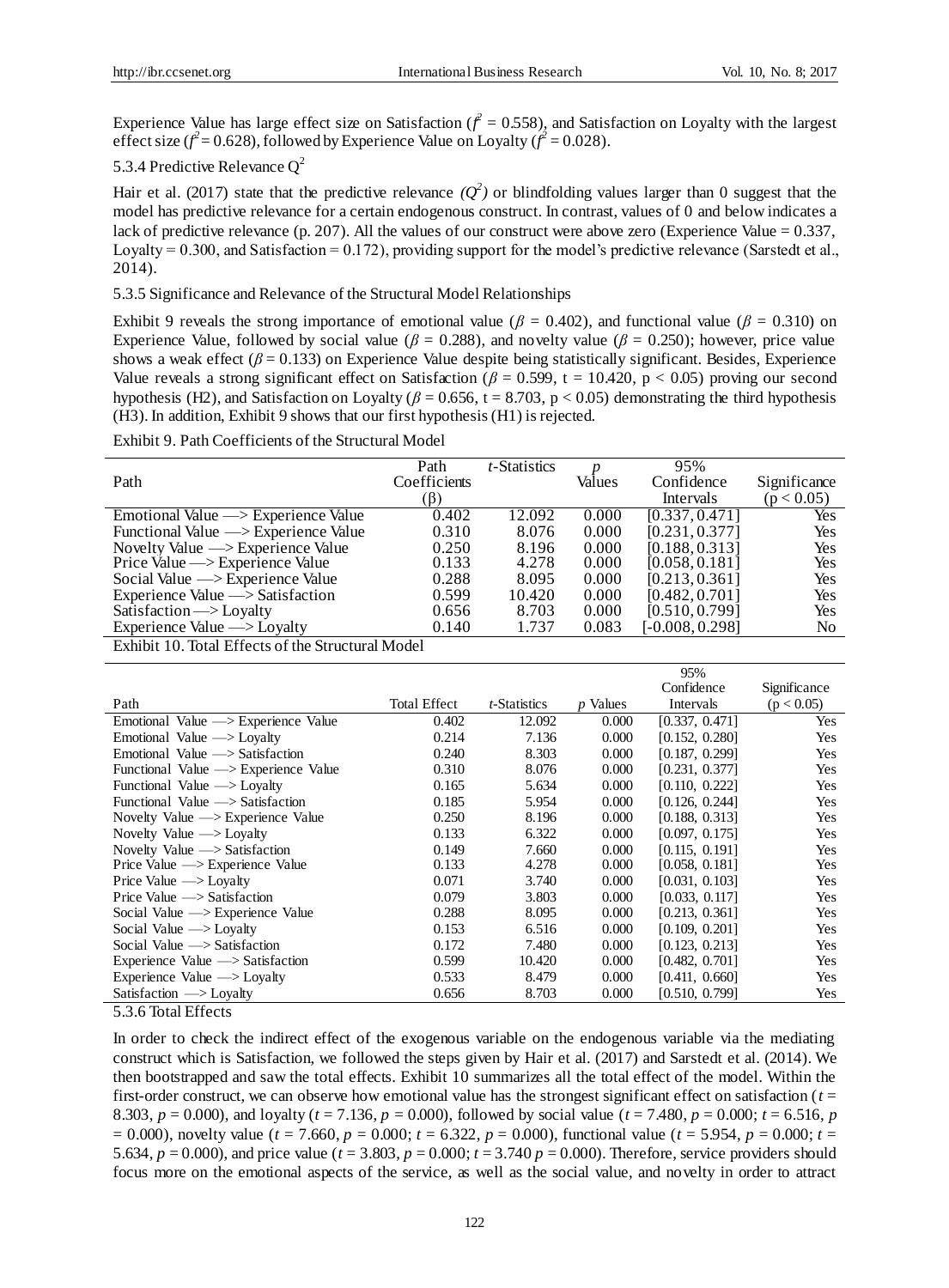more international tourists. Exhibit 10 indicates that all the confidence intervals are above zero, therefore all the paths are significant. However, despite the total effect of experience value on loyalty shows significance, experience value does not have a direct effect on loyalty as the path coefficients of the structural model proved that *t* statistics is below 1.96.

#### *5.4 Mediation Analysis*

In order to test if Satisfaction mediates or not the relationship between Experience Value and Loyalty, all the calculations media above need to be done. For testing mediation through PLS we bootstrap our model and analyze the direct and indirect effects, together with the the confidence intervals of every path. Following Hair et al. (2017), exhibit 11 shows that the indirect effect (0.393) of Experience Value —> Loyalty is significance at confidence intervals of 95%, followed by the t-statistics value of 5.966, and p value of 0.000. In contrast, the direct effect (0.140) of Experience Value  $\rightarrow$  Loyalty is relatively weak (0.140) comparing to the indirect effect, and statistically nonsignificant ( $t = 1.737$ ;  $p = 0.083$ ). Therefore, we conclude that Satisfaction fully mediates the relationship of Experience Value —> Loyalty, accepting our fourth hypothesis (H4).

Exhibit 11. Mediation Analysis

| Path                                            | DF    | 95%<br>CI of<br>Direct<br>Effect | <i>t</i> -Statistics | Significance<br>(p < 0.05) | IF    | 95% CI of<br>Indirect<br>Effect | t-Statistics | Significance<br>(p < 0.05) |
|-------------------------------------------------|-------|----------------------------------|----------------------|----------------------------|-------|---------------------------------|--------------|----------------------------|
| Experience<br>Value<br>$\rightarrow$<br>Loyalty | 0.140 | $I-0.008,$<br>0.2981             | 1.737                | 0.083                      | 0.393 | [0.271]<br>0.5141               | 5.966        | 0.000                      |

*Note.* DF=Direct Effect; CI= Confidence Interval; IE=Indirect Effect

#### **6. Discussion**

The study has explored loyalty and satisfaction of international tourists visiting Shanghai with tourism services through five experience value dimensions: functional value, price value, emotional value, social value and novelty value, taking into consideration three of the main tourism services in the city (transportation, dining, and attractions). The results generally confirmed the findings of a number of previous studies (Williams and Soutar, 2009).

First, the direct effects demonstrated that emotional value has the highest effect on experience value (*β = 0.402*), together with functional value (*β = 0.4310*), which reaffirms past research (e.g. Prebensen and Rosengren, 2016; Gallarza et al., 2015); followed by social value ( $\beta = 0.288$ ), and novelty value ( $\beta = 0.250$ ), however, price value  $(\beta = 0.133)$  had a less significant effect showing that tourists/consumers are not very sensitive to the price, this may be because international tourists visiting Shanghai bought a tourism package during the pre-trip stage and therefore, they do not perceive price as affecting his or her experience that much.

Second, the study showed that all the dimensions of experience value have an indirect effect on satisfaction, and loyalty, but they do not share the same level of statistical significance. In accordance with other studies (e.g. Yang et al., 2014; Sweeney and Soutar, 2001; Williams and Soutar, 2009; Yuan and Wu, 2008; Oliver, 1993), emotional value has the strongest significance on satisfaction and loyalty among the respondents, confirming the hedonic nature of the tourism experience. The indirect effect of social value on satisfaction, and loyalty through experience value, is in line with what was stated in other works (e.g. William and Soutar, 2000; Sánchez et al., 2006). International tourists in Shanghai like to experience services where they can feel accepted by their peers and social groups, thus filling a need for belonging. The study also revealed the importance of the novelty value in tourism services. Consumers visiting Shanghai feels the desire to experience services that lead to a certain sensation of adventure and authenticity. When tourists visit Shanghai, they are looking for what we call a "Chinese experience", contact with a different culture, a challenge in a new and perhaps exotic environment. Finally, price value had the lowest effect on satisfaction and loyalty (total effect  $= 0.079$ ; 0.071). This may be because international tourists considered public transportation and dining services to be relatively inexpensive thus providing good value for the money spent, while the most important attractions in the city are quite expensive, or as we mentioned before, because price value is more important during the traveling decision process rather than in the traveling process itself (Yang et al., 2014).

Third, the study showed that international consumers in Shanghai are more satisfied with the attractions *(t = 10.558),* and dining *(t = 10.007)* than with the public transportation *(t = 8.500).* In addition, the study pointed out the greatest statistical significance of loyalty was in regarding to dining  $(t = 12.099)$ , followed afterward by attractions  $(t = 11.589)$ , and finally public transportation  $(t = 8.673)$ . However, if we compare the level of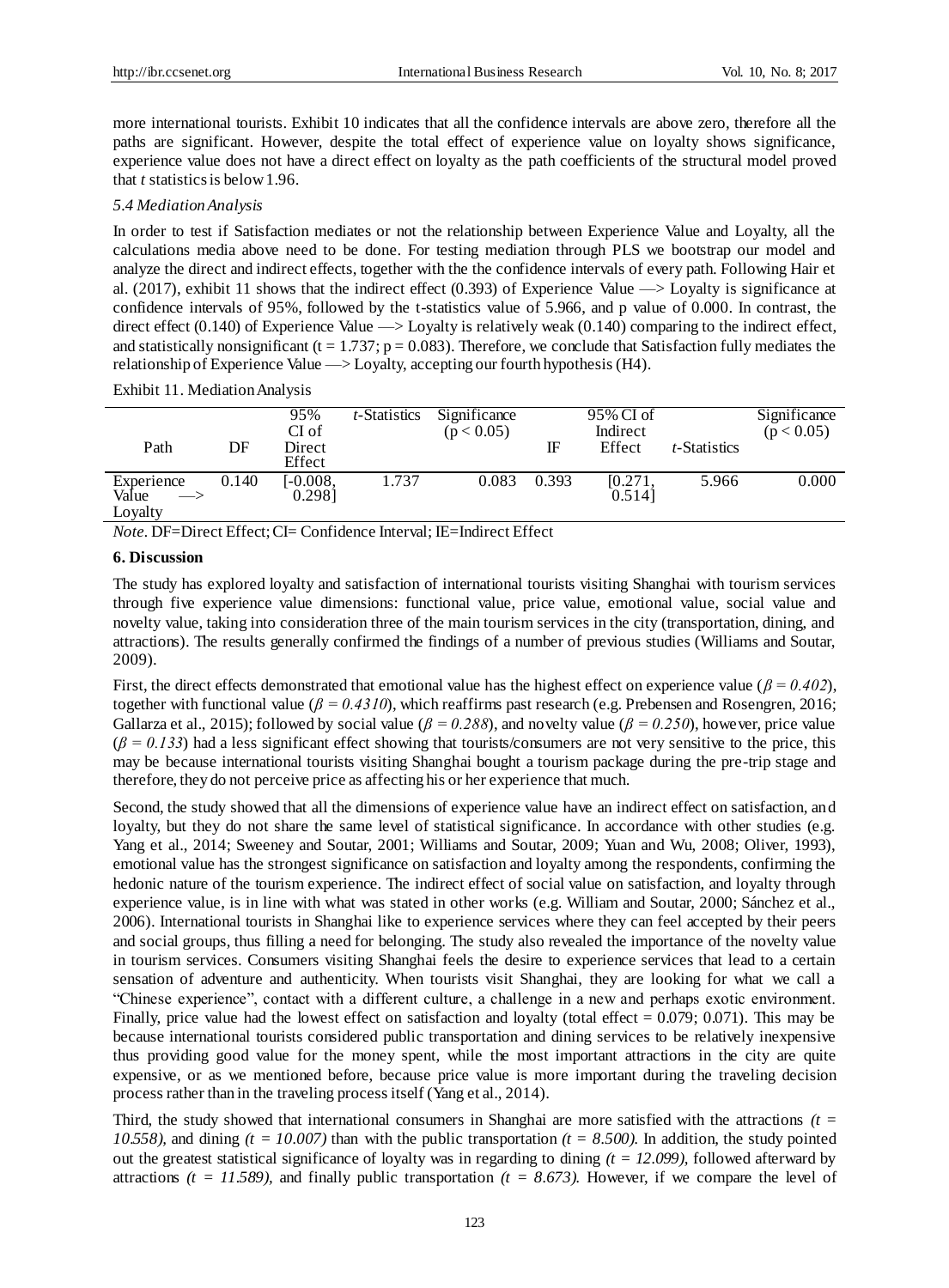satisfied tourists with loyal ones, we could assume that despite the *t* values being statistically significant, satisfied tourists are not always one hundred percent loyal to that service, which means that international tourists, like all consumers, are more willing to recommend services to which they feel loyalty. This may be because customers risk their reputation if they feel intense loyalty (Reichheld, 2003), conversely past studies suggest that managers might assume that the level of tourist loyalty, both in their repeat behavior and in positive word of mouth, comes from a higher level of satisfaction (Gallarza et al., 2015). In contrast to other research showing that experience directly affects loyalty, this study shows that loyalty should be measured by the mediation of satisfaction. In line with previous studies, the research confirmed the strong link between experience value and satisfaction (Ryu and Jang, 2010; William and Soutar, 2010; Prebensen and Rosengren, 2016; Gallarza and Saura, 2006), as well as the direct relationship between satisfaction and loyalty (Gallarza et al., 2015; Hutchinson et al., 2009; Sánchez-Fernández et al., 2009; Wu and Liang, 2009; Ryu et al., 2008; Petrick and Backman, 2002; Choi and Chu, 2001; McDougall and Levesque, 2000).

# **7. Theoretical Contributions**

Our study has the following theoretical implications.

First, the study proves the use of PLS-SEM to be a beneficial method of analysis for tourism studies. We give specific steps of how to analyze a second order hierarchical construct, as well as demonstrate that during the analysis of the reflective constructs it is not enough to measure the Fornell-Larcker criterion and cross-loadings to determine discriminant validity, rather it is also important to examine the heterotrait-monotrait ratio (HTMT) in order to achieve high specificity and sensitivity rates across all simulations.

Second, the study contributes to the literature by analyzing the *experience value-satisfaction-loyalty* chain of international tourists in Shanghai as there are presently few studies about it (most extant studies are in Chinese), and by expanding the body of studies which claim loyalty should be measured through satisfaction.

Third, the study promotes a better understanding of international tourists in Shanghai. For example, it demonstrates that despite tourist's complaints about shops or restaurants overcharging, especially in areas around famous attractions, and the high prices of the attractions, international tourists are not very sensitive to price. Additionally, they are more loyal to dining services and attractions than to public transportation, and therefore they are more willing to recommend these services.

# **8. Practical Contributions**

Our study has the following practical implications:

First, the findings suggest that managers looking to improve customer satisfaction and loyalty, should take into consideration the emotional value when preparing the company marketing strategy, as well as in service encounters. They should facilitate positive emotions in their consumers in order to grow their numbers and make themselves more competitive in the market.

Second, when designing and developing services, firm managers should pay attention to the novelty value the firm offers. In order to attract more international tourists, they should provide a genuine and unique Chinese service experience, since many international tourists come to China looking a mystic and exotic adventure.

Third, as the study demonstrates, international consumers are very sensitive to the quality a service can provide. In order to create a pleasant experience and therefore a higher level of satisfaction and loyalty among tourists, services must be well-planned and provide a consistent level of quality.

Fourth, despite the well-known fact that Shanghai has one of the best public transportation in the world, the study shows that international tourists perceive a need for improvement in the public transportation system. We recommend employee training with at least basic English phrases in order to facilitate a better experience.

Finally, we recommend managers differentiate experience value dimensions when developing their services as well as frequently asking what their customers really want.

# **9. Conclusion**

International tourists in Shanghai care more about emotions, well planned services, and innovation than the price, which means that experience value dimensions when well managed, bridge the gap between a service provider and a consumer. Companies in Shanghai should pay special attention to the feelings and emotions of the consumers in order to attract more international tourists. Tourists who come to Shanghai are looking for new adventures, and exotic "Chinese experiences" that only service uniqueness can facilitate. As McGuire (1999) asserts, if the way tourism services are designed and delivered is unrelated to what customers value, marketing strategies will fail (p.84). Focusing on what international tourists value the most when visiting Shanghai, tourism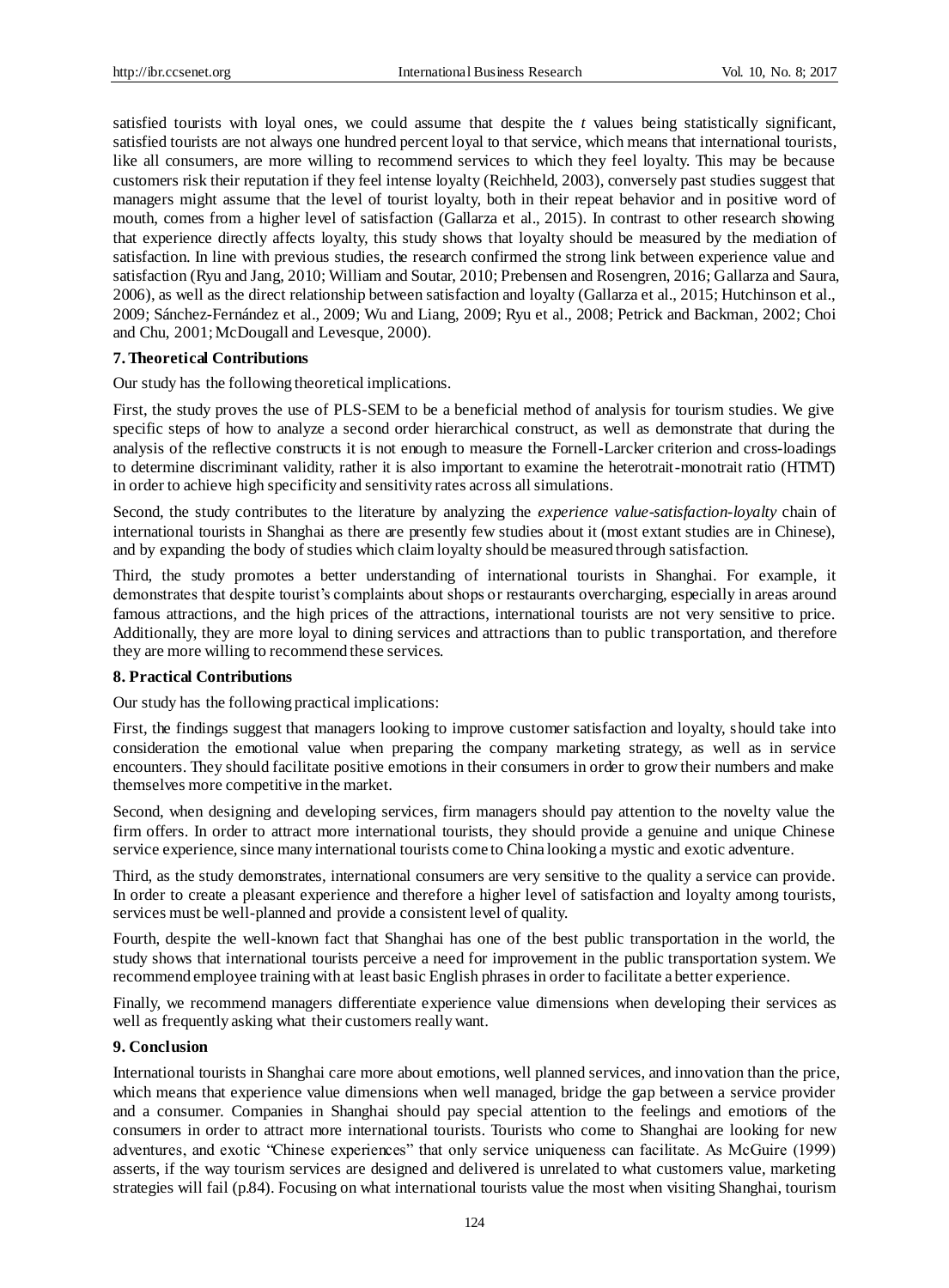services will be capable of attracting and developing more loyal consumers. Like most investigations, several limitations are present in our study. First, despite demographic aspects measured in the questionnaire, we only evaluated the frequency and percentages of every factor. For future research, control variables such as sex, age, or occupation may be analyzed in order to get better insights. Second, the research scope was limited to the city of Shanghai; other cities should be taken into consideration in future research. Third, as with previous research in this area, many of the constructs associated with satisfaction and [experience] value in a services context are intangible, elusive, and difficult to measure (William and Soutar, 2009). Hence, we suggest that in order to study and compare in greater depth the three services aforementioned, researchers could develop specific questions for any of three areas. We also recommend a study were qualitative and quantitative approaches converge in order to gain a deeper understanding.

#### **Acknowledgements**

The authors would like to thank Professor Joshua Ward for his helpful comments, time and effort in checking this article.

#### **References**

- Anderson, E. W., Fornell, C., & Lehmann, D. R. (1994) Customer Satisfaction, Market Share, and Profitability: Findings from Sweden. *Journal of Marketing, 58*(3), 53-66. https://doi.org/10.2307/1252310
- Anderson, C. (2008). Long Tail: Why the Future of Business is Selling Less of More. Hyperion.
- Athanassopoulos, A., Gounaris, S., & Stathakopoulos, V. (2001). Behavioral responses to customer satisfaction: an empirical study. *European Journal of Marketing*, *5*(6), 687-707. https://doi.org/10.1108/03090560110388169
- Badgett, M., Moyce, M. S., & Kleinberger, H. (2007) *Turning Shoppers into Advocates*. Somers, NY: IBM Institute for Business Value.
- Bagozzi, R. P., & Yi, Y. (1991). Multitrait-multimethod matrices in consumer research. *Journal of Consumer Research*, *17*(4), 426-439[. https://doi.org/10.1086/208568](https://doi.org/10.1086/208568)
- Becker, J. M., Klein, K., & Wetzels, M. (2012). Hierarchical Latent Variable Models in PLS-SEM: Guidelines for Using Reflective-Formative Type Models. *Long Range Planning*, *45*(5-6), 359-394. <https://doi.org/10.1016/j.lrp.2012.10.001>
- Bello, D. C., & Etzel, M. J. (1985). The Role of Novelty in the Pleasure Travel Experience. *Journal of Travel Research*, *24*(1), 20-26[. https://doi.org/10.1177/004728758502400104](https://doi.org/10.1177/004728758502400104)
- Bielen, F., & Demoulin, N. (2007). Waiting time influence on the satisfaction-loyalty relationship in services. *Managing Service Quality: An International Journal*, *17*(2), 174-193. https://doi.org/10.1108/09604520710735182
- Bojanic, D. C. (1996). 'Consumer perceptions of price, value and satisfaction in the hotel industry: an exploratory study'. *Journal of Hospitality and Leisure Market*ing, *4*(1), 5-22. https://doi.org/10.1300/J150v04n01\_02
- Boksberger, P. E., & Melsen, L. (2011). Perceived value: a critical examination of definitions, concepts and measures for the service industry. *Journal of Services Marketing*, *25*(3), 229-240. <https://doi.org/10.1108/08876041111129209>
- Crompton, J. L. (1979). Motivations for pleasure vacation. *Annals of tourism research*, *6*(4), 408-424. [https://doi.org/10.1016/0160-7383\(79\)90004-5](https://doi.org/10.1016/0160-7383(79)90004-5)
- Čater, B., & Čater, T. (2009). Relationship-value-based antecedents of customer satisfaction and loyalty in manufacturing. *Journal of Business & Industrial Marketing*, *24*(8), 585-597. https://doi.org/10.1108/08858620910999457
- Chen, C. F., & Tsai, D. C. (2007). How destination image and evaluative factors affect behavioral intentions? *Tourism Management*, *28*(4), 1115-1122. https://doi.org/10.1016/j.tourman.2006.07.007
- Choi, T. Y., & Chu, R. (2001). Determinants of hotel guests' satisfaction and repeat patronage in the Hong Kong hotel industry. *International Journal of Hospitality Management*, *20*(3), 277-297. https://doi.org/10.1016/S0278-4319(01)00006-8
- Eggert, A., & Wolfgang, U. (2002), Customer Perceived Value: A Substitute for Satisfaction in Business Markets? *Journal of Business & Industrial Marketing*, *17*(2/3), 107-118. https://doi.org/10.1108/08858620210419754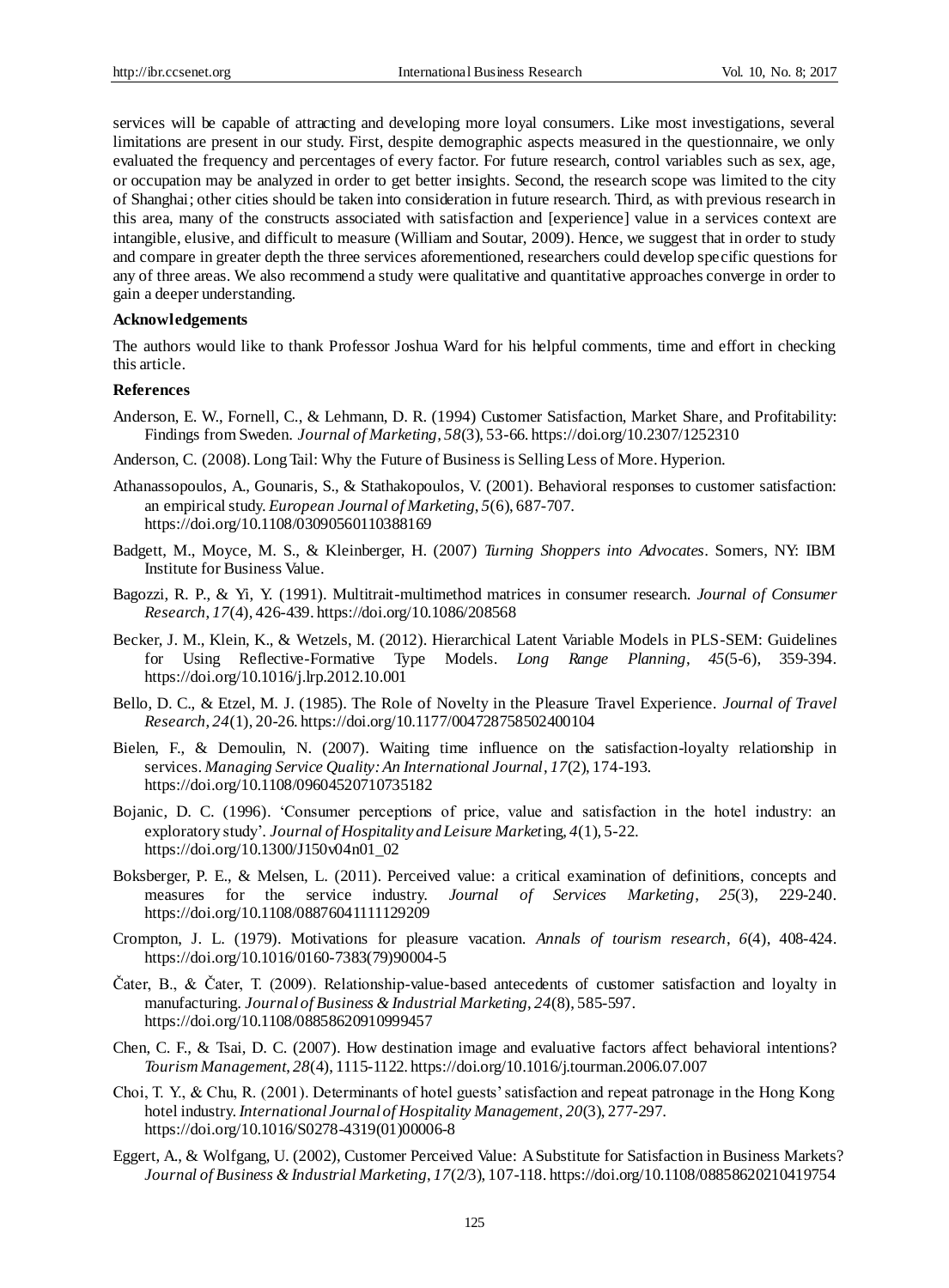- Edvardsson, B., Ng, G., Choo, Z. M., & Firth, R. (2013). Why is service-dominant logic based service system better? *International Journal of Quality and Service Sciences*, *5*(2), 171-190. <https://doi.org/10.1108/IJQSS-07-2012-0007>
- Gallarza, M. G., & Saura, I. G. (2006). Value dimensions, perceived value, satisfaction and loyalty: An investigation of university students' travel behavior. *Tourism Management*, *27*(3), 437-452. <https://doi.org/10.1016/j.tourman.2004.12.002>
- Gallarza, M. G., Arteaga, F., Del Chiappa, G., & Gil-Saura, I. (2015). Value dimensions in consumers' experience: Combining the intra- and inter-variable approaches in the hospitality sector. *International Journal of Hospitality Management*, *47*, 140-150[. https://doi.org/10.1016/j.ijhm.2015.03.007](https://doi.org/10.1016/j.ijhm.2015.03.007)
- Grønholdt, L., Martensen, A., & Kristensen, K. (2000). The relationship between customer satisfaction and loyalty: cross-industry differences. *Total quality management*, *11*(4-6), 509-514. https://doi.org/10.1080/09544120050007823
- Jr, J. F. H., Sarstedt, M., Hopkins, L., & Kuppelwieser, V. G. (2014). Partial least squares structural equation modeling (PLS-SEM): An emerging tool in business research. *European Business Review*, *26*(2), 106-121. <https://doi.org/10.1108/EBR-10-2013-0128>
- Fornell, C. (1992). A National Customer Satisfaction Barometer: The Swedish Experience. *Journal of Marketing*, *56*(1), 6[. https://doi.org/10.2307/1252129](https://doi.org/10.2307/1252129)
- Fornell, C. (1996). The American Customer Satisfaction Index: Nature, Purpose, and Findings. *Journal of Marketing*, *60*(October), 7-18. https://doi.org/10.2307/1251898
- Hair Jr, J. F., Black, W. C., Babin, B. J., Anderson, R. E., & Tatham, R. L. (2010). SEM: An introduction. *Multivariate data analysis: A global perspective*, 629-686.
- Hair, J. F., Hult, G. T. M., & Ringle, C. M., Sarstedt, M. (2014). A primer on partial least squares structural equation modeling (PLS-SEM).
- Hair, Jr., Joseph F., G. Tomas, M. H., Christian, M. R., & Marko, S. (2017). A Primer on Partial Least Squares Structural Equation Modeling (PLS-SEM). SAGE Publications. Kindle Edition.
- Henseler, J., Ringle, C. M., & Sarstedt, M. (2014). A new criterion for assessing discriminant validity in variance-based structural equation modeling. *Journal of the Academy of Marketing Science*, *43*(1), 115-135. <https://doi.org/10.1007/s11747-014-0403-8>
- Holbrook, M. B. (1999). Introduction to consumer value. *Consumer value: A framework for analysis and research*, 1-28. https://doi.org/10.4324/9780203010679.ch0
- Hunt, H. K. (1977), "CS/D-overview and future research directions", in Hunt, H.K. (Ed.). *Conceptualization and Measurement of Consumer Satisfaction and Dissatisfaction, Marketing Science Institute*, Cambridge, MA, 455-488.
- Hutchinson, J., Lai, F., & Wang, Y. (2009). Understanding the relationships of quality, value, equity, satisfaction and behavioral intentions among golf travelers. *Tourism Management*, *30*(2), 298-308. https://doi.org/10.1016/j.tourman.2008.07.010
- Jamal, A., & Naser, K. (2002). Customer satisfaction and retail banking: an assessment of some of the key antecedents of customer satisfaction in retail banking. *International Journal of Bank Marketing*, *20*(4), 146-160. https://doi.org/10.1108/02652320210432936
- Koenig-Lewis, N., & Palmer, A. (2008). Experiential values over time A comparison of measures of satisfaction and emotion. *Journal of Marketing Manag*ement, *24*(1-2), 69-85. https://doi.org/10.1362/026725708X273920
- Lemon, K. N., & Verhoef, P. C. (2016). Understanding Customer Experience Throughout the Customer Journey. *Journal of Marketing*, *80*(6), 69-96[. https://doi.org/10.1509/jm.15.0420](https://doi.org/10.1509/jm.15.0420)
- Leroi-Werelds, S., Streukens, S., Brady, M. K., & Swinnen, G. (2014), Assessing the value of commonly used methods for measuring customer value: a multi-setting empirical study. *Journal of the Academy of Marketing Science*, *42*(4), 430-451. https://doi.org/10.1007/s11747-013-0363-4
- Luo, X. M., & Christian, H. (2007), Neglected Outcomes of Customer Satisfaction. *Journal of Marketing*, *71*(April), 133-149. https://doi.org/10.1509/jmkg.71.2.133
- McDougall, G. H. G., & Levesque, T. (2000). Customer Satisfaction with Services: Putting Perceived Value Into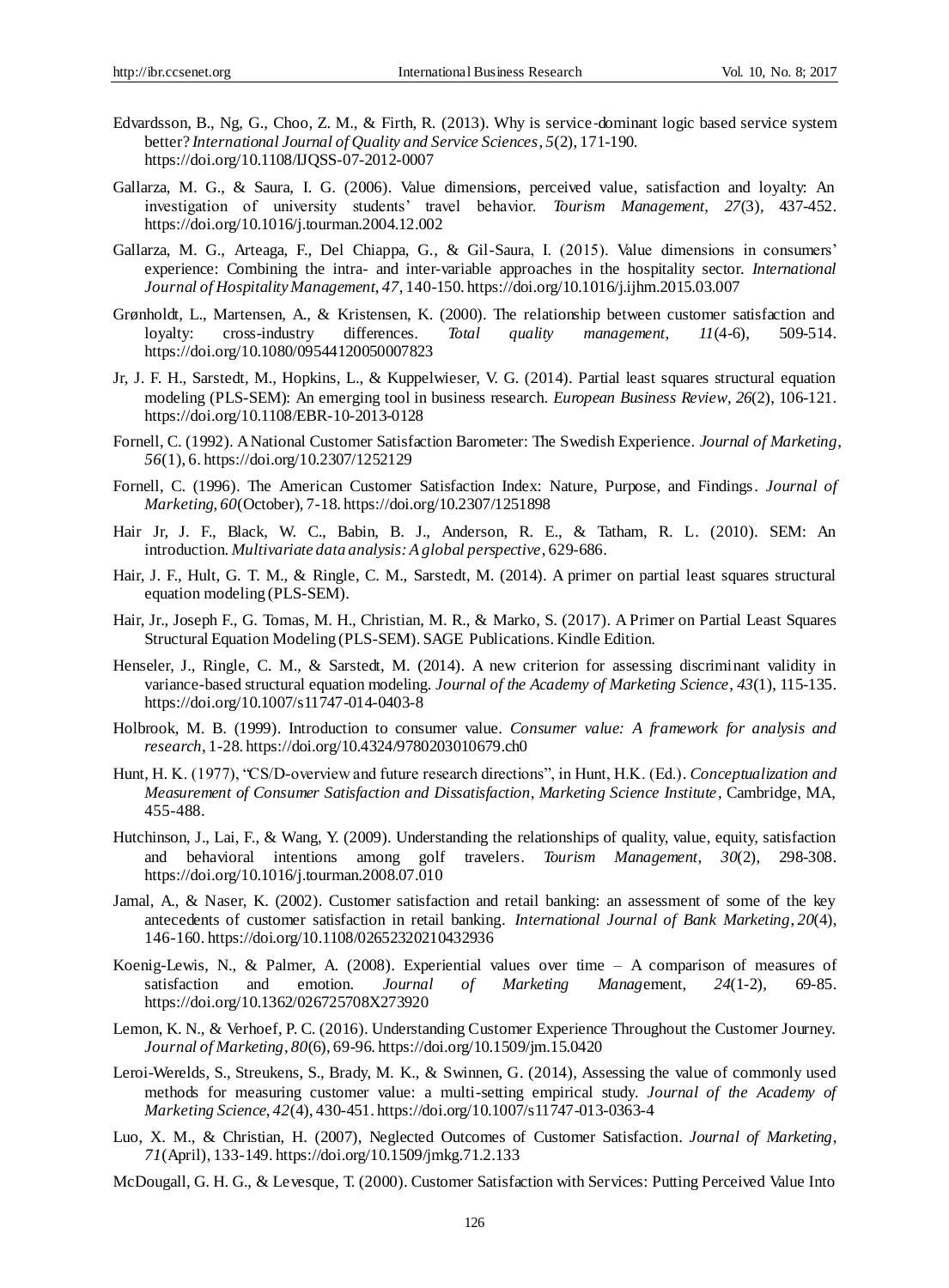The Equation. *Journal of Services Marketing, 14*.

[https://doi.org/http://dx.doi.org/10.1108/08876040010340937](https://doi.org/http:/dx.doi.org/10.1108/08876040010340937)

- McGuire, L. (1999), Australian Services Marketing and Management, MacMillan, Melbourne.
- Mittal, V., & Kamakura, W. A. (2001). Satisfaction, repurchase intent, and repurchase behavior: investigating the moderating effect of customer characteristics. *Journal of Marketing Research, 38*(February), 131-142. https://doi.org/10.1509/jmkr.38.1.131.18832
- Musa, R., Putit, L., Muhammad, N. Y. H. N., & Husin, N. (2011). Investigating the impact of destination image on Total Tourists' Experience (TTE) and destination loyalty: Using structural equation modelling approach. *ICBEIA 2011 - 2011 International Conference on Business, Engineering and Industrial Applications*, 160-164[. https://doi.org/10.1109/ICBEIA.2011.5994232](https://doi.org/10.1109/ICBEIA.2011.5994232)
- Oliver, R. L. (1993). Cognitive, affective, and attribute bases of the satisfaction response. *Journal of Consumer Research*, *20*(3), 418-430. https://doi.org/10.1086/209358
- Oliver, R. (1997). Satisfaction: A behavioral perspective on the consumer. New York: McGraw-Hill.
- Oliver, R. L. (1999). "Whence Consumer Loyalty?" *Journal of Marketing*, *63*(Special Issue), 33-44. https://doi.org/10.2307/1252099
- Petrick, J. F., & Backman, S. J. (2002). An examination of the construct of perceived value for the prediction of golf travelers: Intentions to revisit. *Journal of Travel Research*, *41,* 38-45.
- Pine, B. J., & Gilmore, J. H. (1999). The experience economy: work is theatre & every business a stage. *Harvard Business Press.*
- Parasuraman, A. (1997). Reflections on gaining competitive advantage through customer value. *Journal of the Academy of Marketing Science*, *25*(4), 332-342. https://doi.org/10.1007/bf02894351
- Prayag, G. (2008). Image, Satisfaction and Loyalty The Case of Cape Town. *Anatolia: An International Journal of Tourism and Hospitality Research*, *19*(2), 205-224. https://doi.org/10.1080/13032917.2008.9687069
- Prebensen, N. K., & Rosengren, S. (2016). Experience value as a function of hedonic and utilitarian dominant services. *Journal of Contemporary Hospitality Management*, *28*(1), 113-135. [https://doi.org/http://dx.doi.org/10.1108/MRR-09-2015-0216](https://doi.org/http:/dx.doi.org/10.1108/MRR-09-2015-0216)
- Podsakoff, P. M., MacKenzie, S. B., Lee, J. Y., & Podsakoff, N. P. (2003). Common method biases in behavioral research: a critical review of the literature and recommended remedies. *Journal of Applied Psychology*, *88*(5), 879. https://doi.org/10.1037/0021-9010.88.5.879
- Rahman, M. A., Qi, X., Naser, A., Saif, M., & Ibrahim, I. B. (2017). Assessing service quality of online bill payment system using extended SERVQUAL model ( SERVQUAL-Butterfly model ): A case study of Dhaka electric supply company limited ( DESCO ), Bangladesh, (October 2016), 1-22. https://doi.org/10.1080/23311975.2017.1301195
- Ryu, K., Han, H., & Kim, T. H. (2008). The relationships among overall quick-casual restaurant image, perceived value, customer satisfaction, and behavioral intentions. *International Journal of Hospitality Management*, *27*(3), 459-469. https://doi.org/10.1016/j.ijhm.2007.11.001
- Ryu, K., Han, H., & Jang, S. (2010). Relationships among hedonic and utilitarian values, satisfaction and behavioral intentions in the fast-casual restaurant industry. *International Journal of Contemporary Hospitality Management*, *22*(3), 416-432[. https://doi.org/10.1108/09596111011035981](https://doi.org/10.1108/09596111011035981)
- Reichheld, F. F. (2003). The one number you need to grow. *Harvard Business Review*, *81*(12), 46-55. <https://hbr.org/2003/12/the-one-number-you-need-to-grow>
- Sánchez, J., Callarisa, L., Rodríguez, R. M., & Moliner, M. A. (2006). Perceived value of the purchase of a tourism product. *Tourism Management*, *27*(3), 394-409[. https://doi.org/10.1016/j.tourman.2004.11.007](https://doi.org/10.1016/j.tourman.2004.11.007)
- Sánchez-Fernández, R., & Iniesta-Bonillo, M. A. (2007). The concept of perceived value: a systematic review of the research. *Marketing Theory*, *7*(4), 427-451. https://doi.org/10.1177/1470593107083165
- Sarstedt, M., Ringle, C. M., Smith, D., Reams, R., & Hair, J. F. (2014). Partial least squares structural equation modeling (PLS-SEM): A useful tool for family business researchers. *Journal of Family Business Strategy*, *5*(1), 105-115[. https://doi.org/10.1016/j.jfbs.2014.01.002](https://doi.org/10.1016/j.jfbs.2014.01.002)
- Sheth, J. N., Newman, B. I., & Gross, B. L. (1991), Consumption Values and Market Choices. Theory and